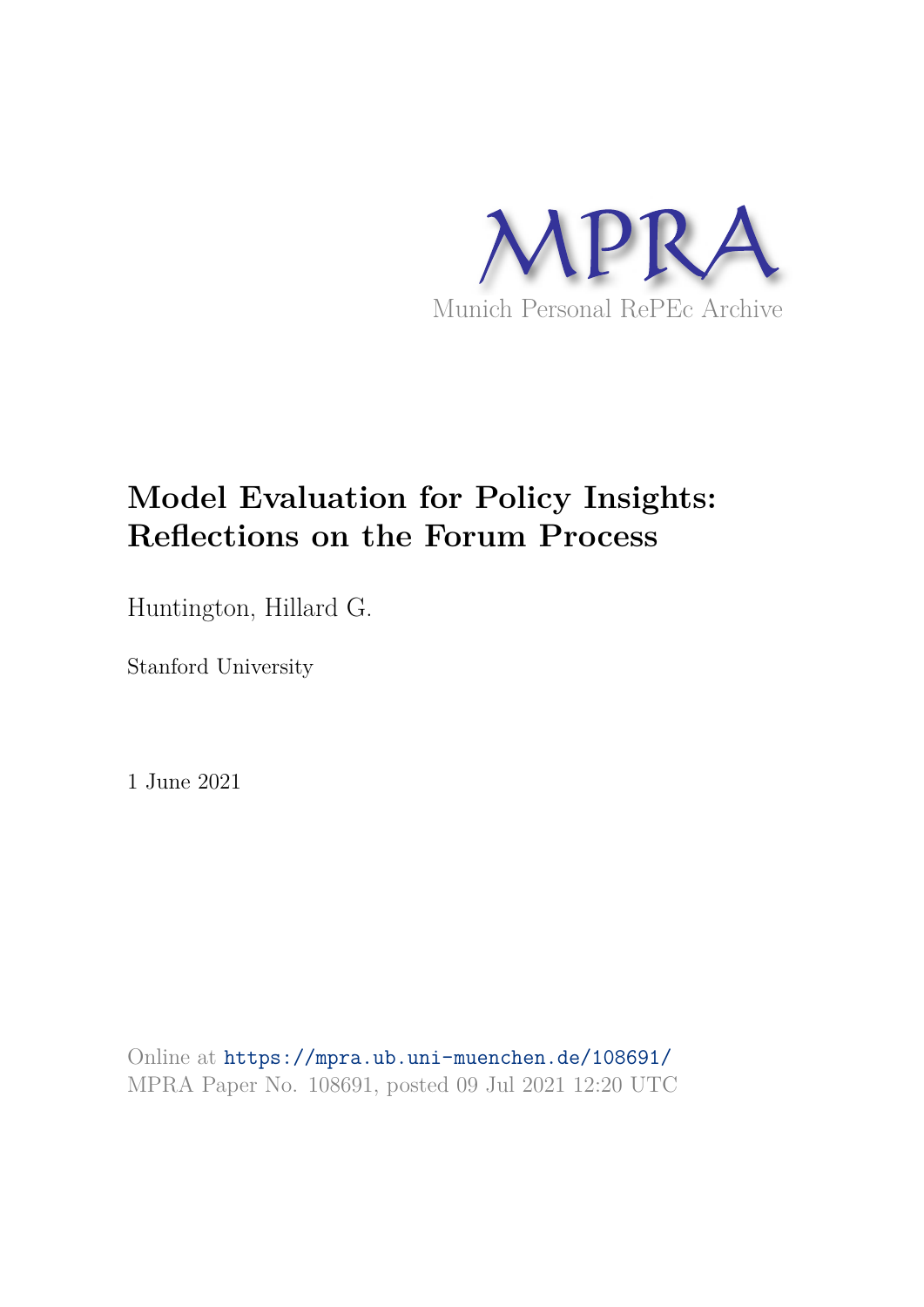## **Model Evaluation for Policy Insights: Reflections on the Forum Process**

**Hillard G. Huntington** 

**Energy Modeling Forum, Stanford University hillh@stanford.edu** 

**EMF OP74** 

**June 2021** 

**Forthcoming in** *Energy Policy* **156, September 2021, 112365.** 

> **Energy Modeling Forum Stanford University Huang Engineering Center 475 Via Ortega Stanford, CA 94305-4121**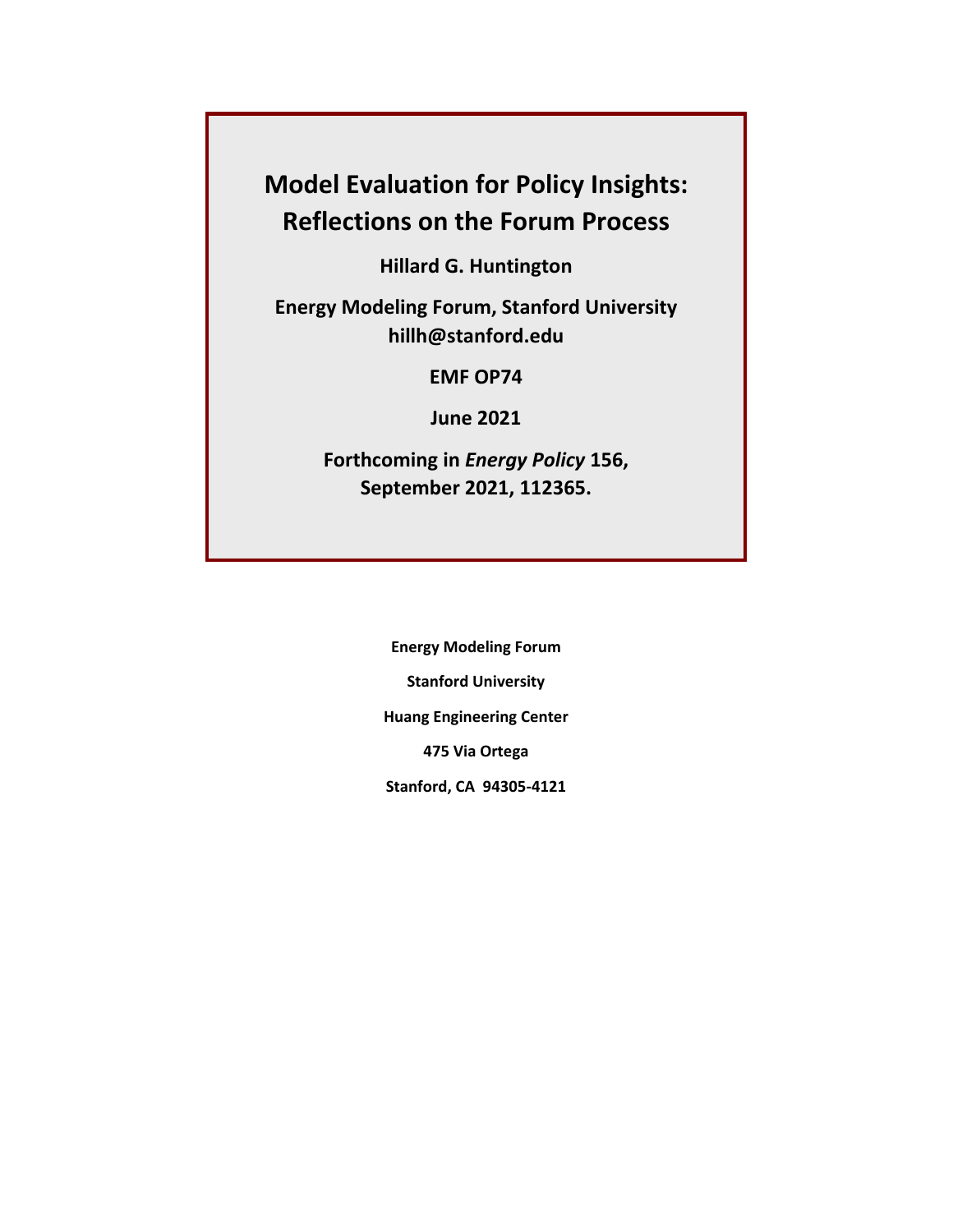## Model Evaluation for Policy Insights: Reflections on the Forum Process

Hillard G Huntington Stanford University

June 2021 (Revised)

#### Abstract

Model evaluation is best considered as a process for communicating with the policymaking or policyadvising community. Six decades of energy modelling have witnessed increasing complexity in these systems, a situation that raises a number of important challenges in using them effectively in policymaking organizations. When used as a learning rather than forecasting tool, these systems can be evaluated individually one by one or through joint efforts to compare them in multi-model exercises. After summarizing the evolution of energy modelling and efforts to evaluate them since the first oil embargo, this essay provides a guide to future evaluation collaborations by highlighting a few challenges that would improve the value of these studies for the policymaking community. These challenges range broadly and cover topics such as enhancing the engagement of the model user, ventilating the models' complexity with intuitive insights, using simple models to demonstrate key parameters or responses, applying judicious occasional meta-analysis when there is value added, reporting model responses and calibrating them for decisionmakers, considering retrospective evaluation for a past period (when possible), selecting standardized or modeler-choice baseline conditions, selectively developing policy or diagnostic alternative cases, and institutionalising the model evaluation process for a specific topic or region.

JEL Classification Codes: C02; Q41; Q48; Q54

Keywords: Energy Policymaking; Model Evaluation; Model Comparison

Acknowledgments: The author would like to acknowledge a number of useful discussions over the years with his colleague, John Weyant, and past participants in Energy Modeling Forum studies. He also thanks two referees for their helpful comments. The views expressed in this paper are his alone.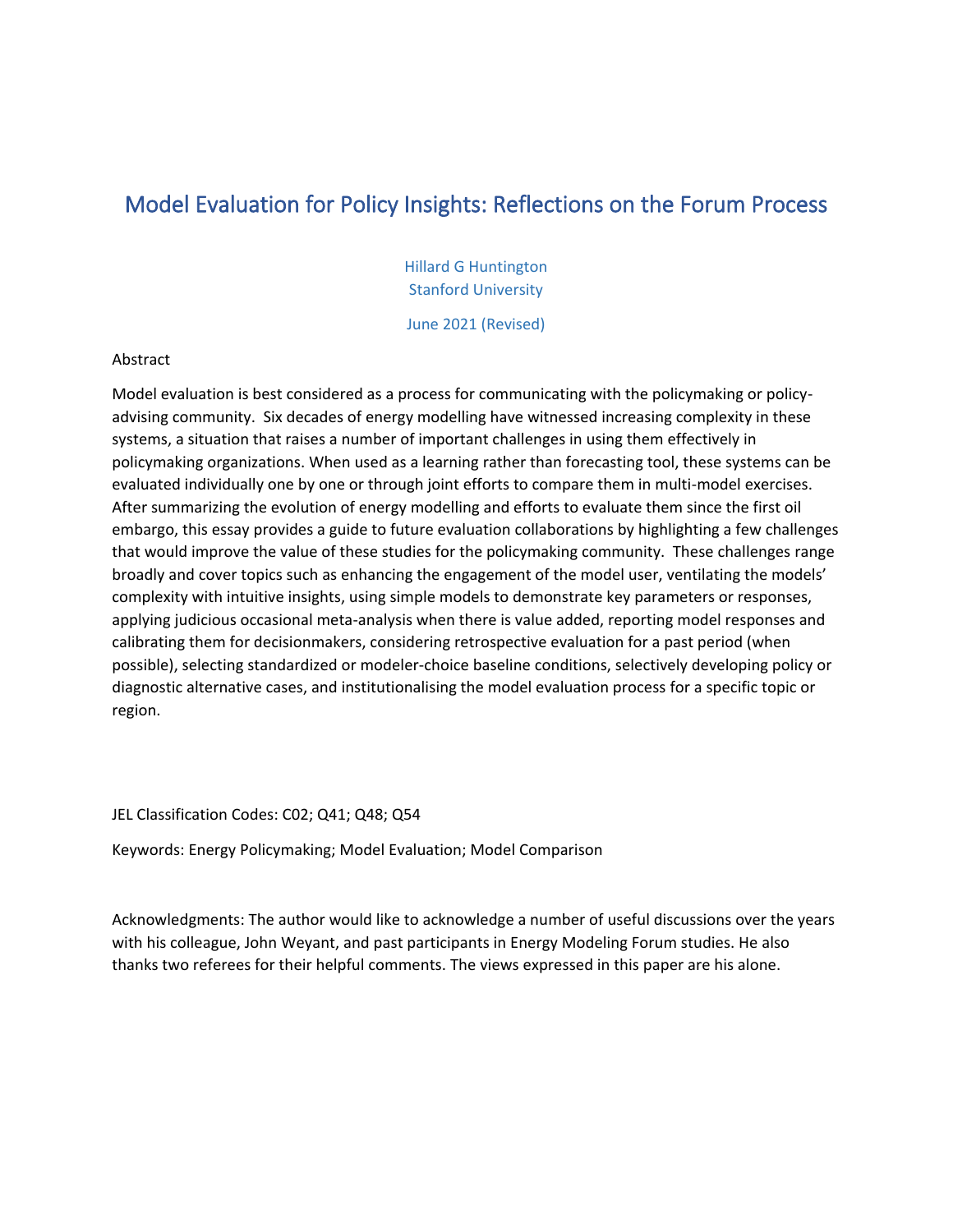### Model Evaluation for Policy Insights: Reflections on the Forum Process

Hillard G Huntington Stanford University

#### 1. Introduction

Energy modelling and policymaking have been closely linked for most of the last five decades, beginning in the 1970s (Greenberger, Brewer, Hogan, *et.al.*, 1983). These models essentially track how the energy system responds to shifts in energy supply or demand conditions brought about changed economic, environmental, technical or policy conditions. Policy developers use these systems to aid in their choices between alternative strategies for meeting certain policy goals such as adapting to increased electrification or mitigating damages from greenhouse gas emissions. In discussing the early days of developing and using the Project Independence Evaluation System within the United States Federal Energy Administration, Hogan (2002) describes policy-relevant energy modelling as a process for learning and communicating about energy systems rather than as a final product. In a similar manner, it is more fruitful to consider evaluations of models for developing policies as a process rather than a product. Evaluations will be more valuable for those engaged in developing policy if they focus on how various models behave when applied to a particular problem than if they focus more narrowly on the detailed model traits and structure alone.

This essay expands upon the theme of model evaluation as a process for communicating with the policymaking or policy-advising community. Although model evaluation has been a very old interest, this process in now being applied to energy models that have undergone dramatic changes over the last five decades. A long-term perspective on these developments can help immeasurably in efforts to improve model evaluation. In order to know how to proceed with future model evaluation efforts, it is essential to understand the evolution of energy modelling and efforts to evaluate them since the first oil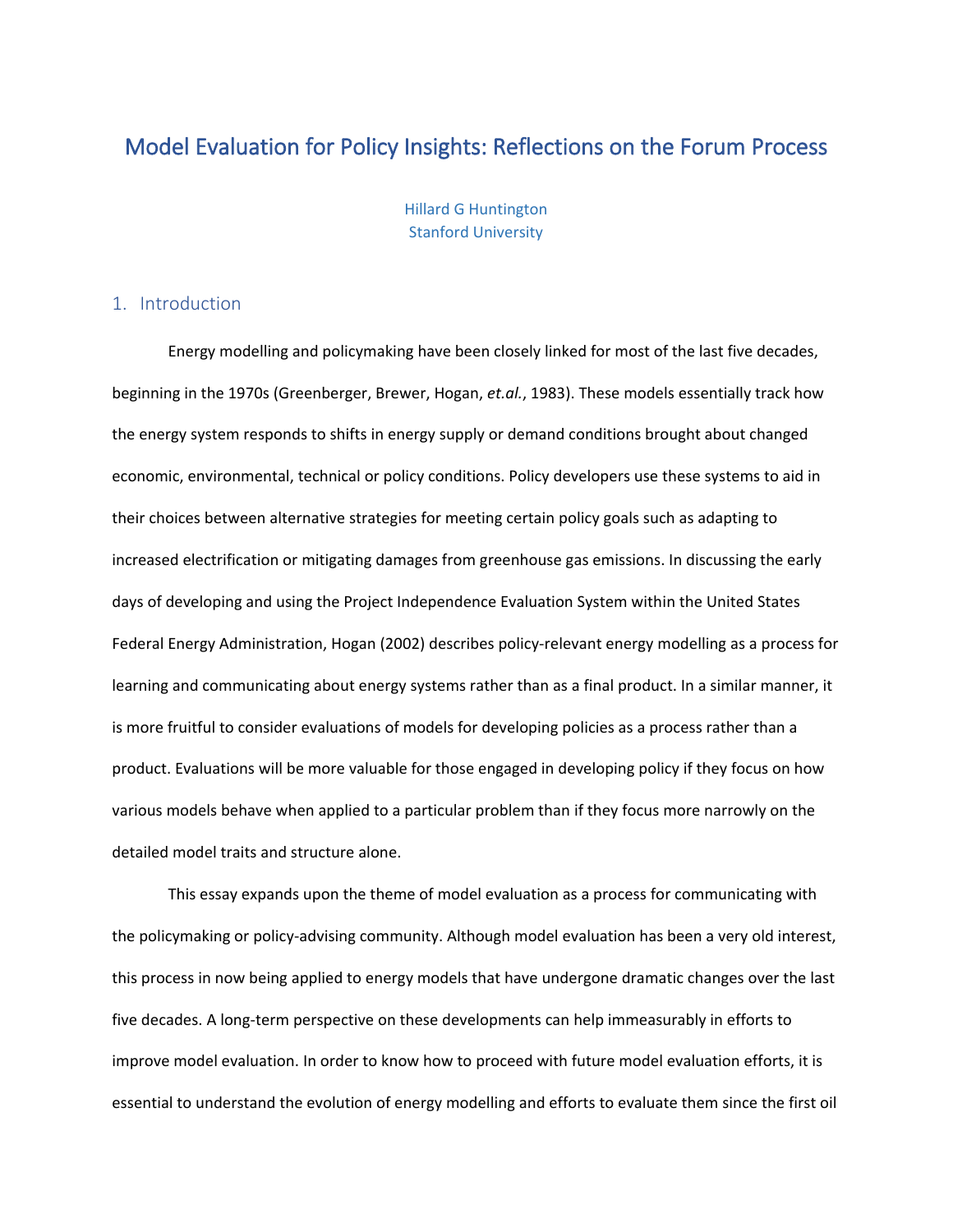embargo. Although this history described in the next two sections is well known to experienced energy modellers, it is important background information for anyone within the energy policymaking community who wants to understand the prospects for evaluating models in the current environment. Based upon this experience, this essay provides a guide to future evaluation collaborations by highlighting a few challenges that would improve the value of these studies for the policymaking community. By design, the included topics are selective rather than comprehensive and have been chosen based upon how they aid policymaking discussions based upon informal comments from past participants rather than on any formal polling process. They are discussed to provide examples of what might be appropriate approaches for expanding the use of models in policymaking organizations.

The discussion assumes that the policymaking organizations want to use models to help them understand energy market conditions and environmental tradeoff options. The next section begins with a brief description of how energy models have evolved over time, emphasizing their increasing complexity. After section 3 considers how models can be used and misused, section 4 contrasts the approach for verifying a single model with a process for comparing multiple models. The latter has become increasingly popular in recent times. When this form of multiple model comparisons has a significant user orientation, Greenberger and Richels (1979) label this effort as the forum approach. It views model comparison not only as a vehicle for understanding differences between models but also as a means for expanding knowledge for the policymaking community. With this background appropriately articulated, the discussion in section 5 focuses upon nine critical challenges that future studies are likely to encounter based upon the experiences of the Energy Modeling Forum at Stanford University. A final section concludes with a brief overview of the principal points for policymakers that were made in the previous sections.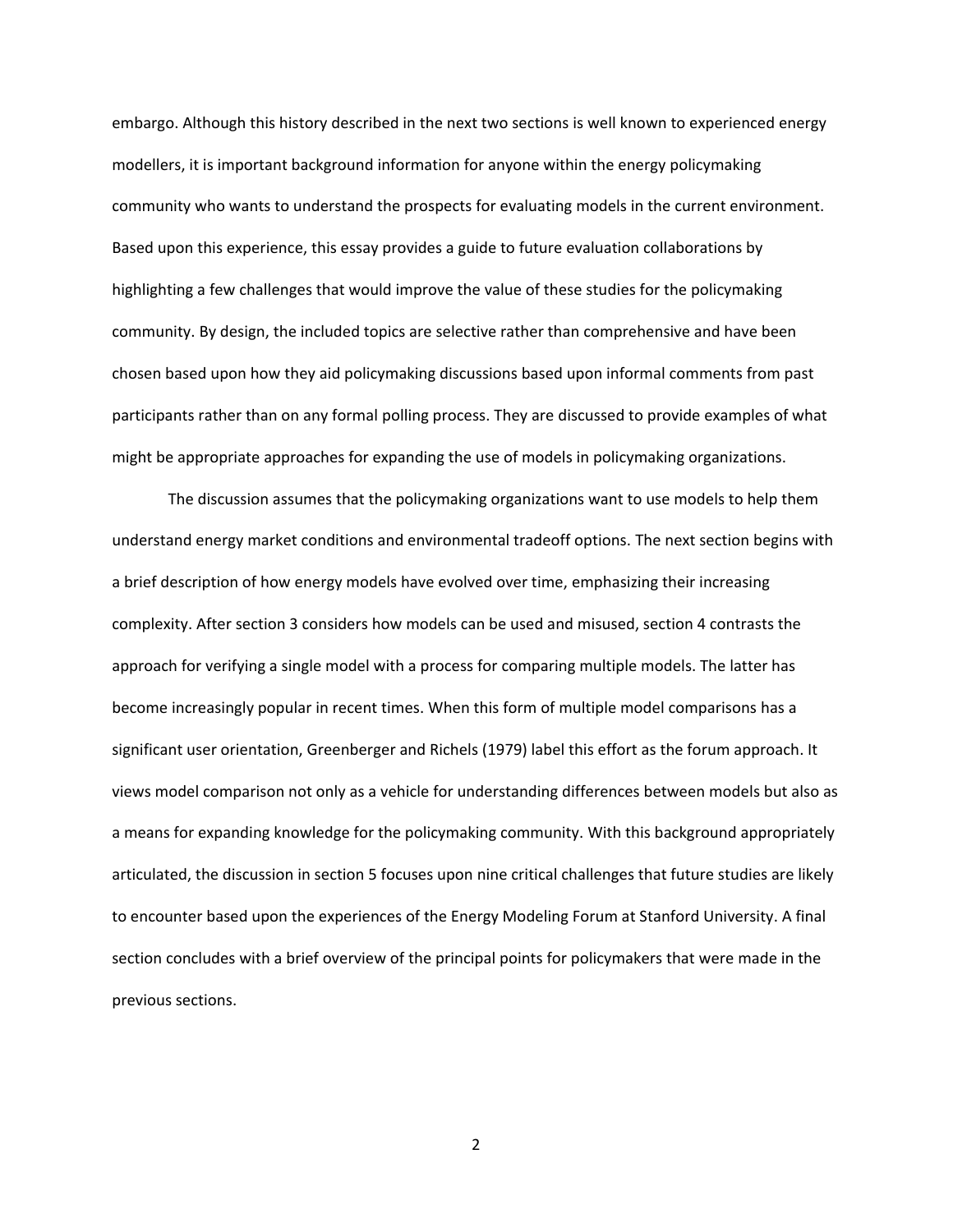#### 2. Six Decades of Energy Modelling

Energy models have evolved over the last six decades with the rise of new issues and with technological advancements that have transformed the modelling process. Early research from the 1970s focused upon the dependence of energy systems on uncertain oil supplies. Later efforts beginning the 1990s shifted attention to developing strategies for energy transitions that would reduce damages from greenhouse gas emissions. This new policy focus combined with enormous expansion in computer power transformed relatively simple frameworks into much more complex systems with much richer detail. This transformation towards more complex modelling systems create very new challenges for efforts engaged in communicating model results and their differences to the model-using community. Section 4 discusses these challenges.

Several pioneering modelling efforts in these early years stand out. Nordhaus (1973) developed a framework to identify how society can use scarce resources optimally over the long run. He discussed the high oil prices of the 1970s and their relationship to this long-run path. An important contribution was the concept of an uncertain but abundant backstop energy technology that would be available in some future decade to satisfy energy demands at a sustained higher price. Manne (1976) developed the Energy Technology Assessment (ETA) framework to delve into the opportunities to replace U.S. oil and natural gas dependence with a more diversified mix of energy sources. These academic research projects were complemented by a massive U.S. government effort to develop the Project Independence Evaluation System (PIES) model. Although originally designed to explore how the U.S economy could become totally independent of foreign oil supplies, the Federal Energy Administration staff quickly learned that this goal was unrealistic (Hogan, 2002). Nevertheless, this effort became the core of this agency's analytical efforts. It codified data that was previously organized in printed tables and structured the policy discussion about how to diversify away from uncertain foreign oil supplies.

<sup>3</sup>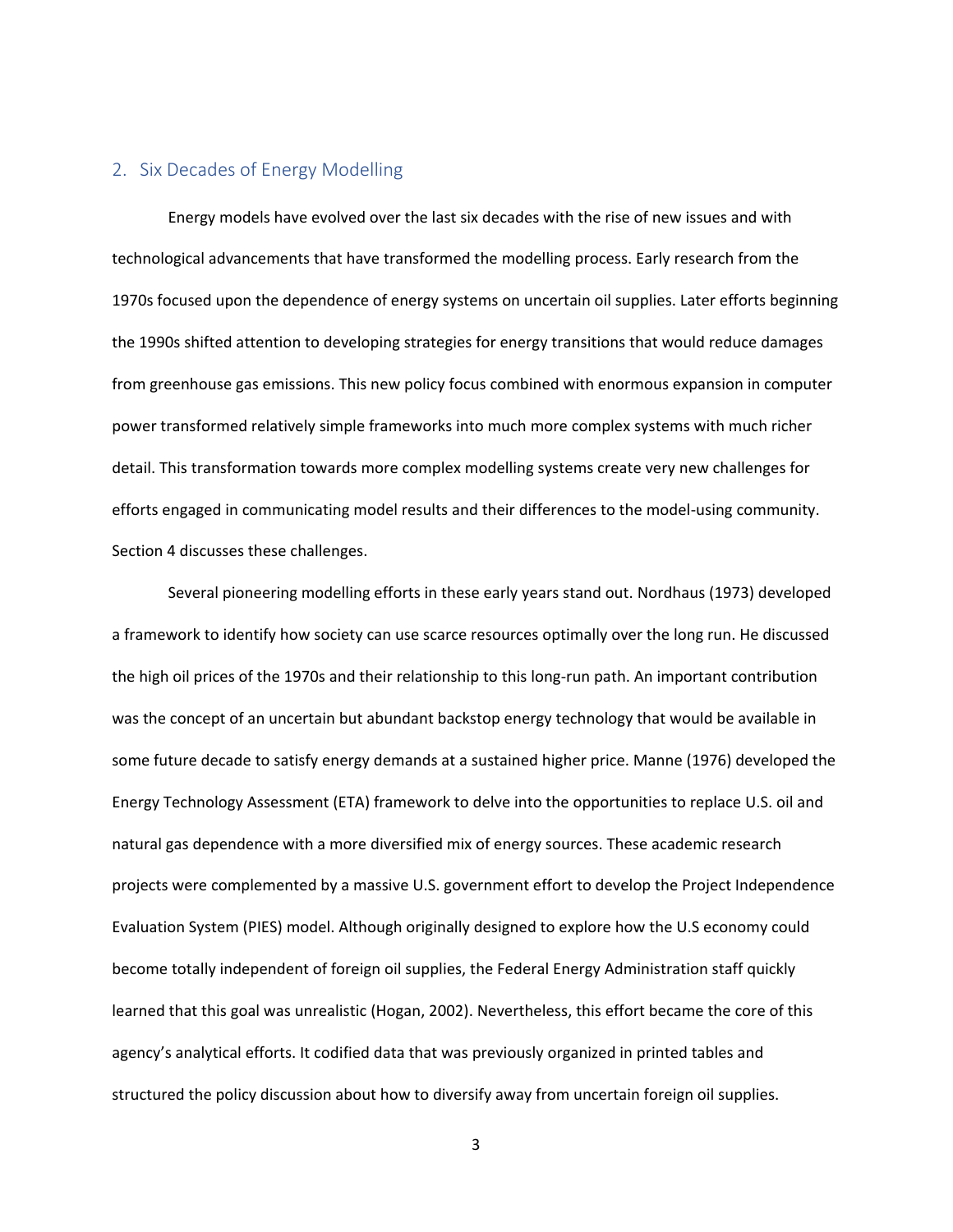Many early models quickly experienced the curse of dimensionality: the lack of computer power that limited a single model's ability to represent spatial, temporal, technical and interfuel dimensions in a realistic manner. Often, separate models were developed to analyze issues involving coal, natural gas, petroleum and electric power markets, as is evidenced by many of the early model-evaluation studies performed by the Massachusetts Institute of Technology (1978) or by the Energy Modeling Forum (Huntington et al., 1982). These models were often partial equilibrium, representing a single key energy market like crude oil or electric power and excluding all other energy or nonenergy markets.

Later modelling emphasized strategies for abating climate change damages as this issue gained prominence in international policy circles. Edmonds and Reilly (1983) provided an earlier modelling effort to evaluate carbon dioxide emissions within the broader energy transition trends. Nordhaus (1993a; 1993b) and Manne and Richels (1991) shifted their modelling efforts to the new policy arena, building upon their past experiences in evaluating energy market transitions during previous decades. With the rise of the climate change issue, policy interest shifted from evaluating key single energy markets like oil and power to more integrated systems balancing all fuels. Over time, this transformation also resulted in more complex models for representing the whole energy system.

The shift to more complicated models was also reinforced by expanded computing power and the electronic availability of new data sources. General modelling algorithms like GAMS gained popularity by both engineers and economists. Computer costs declined very sharply relative to the labor costs for monitoring electronic computations. Trends in million instructions per second (MIPS) measure a computer's processor speed and neatly capture the dramatic rise in computer power. Since the 1940s, \$ per MIPS declined by a factor of ten roughly every five years (AI Impacts, n.d.; Nordhaus, 2007). This cost decline represents a 36.9% reduction on a compounded average rate. Meanwhile, median weekly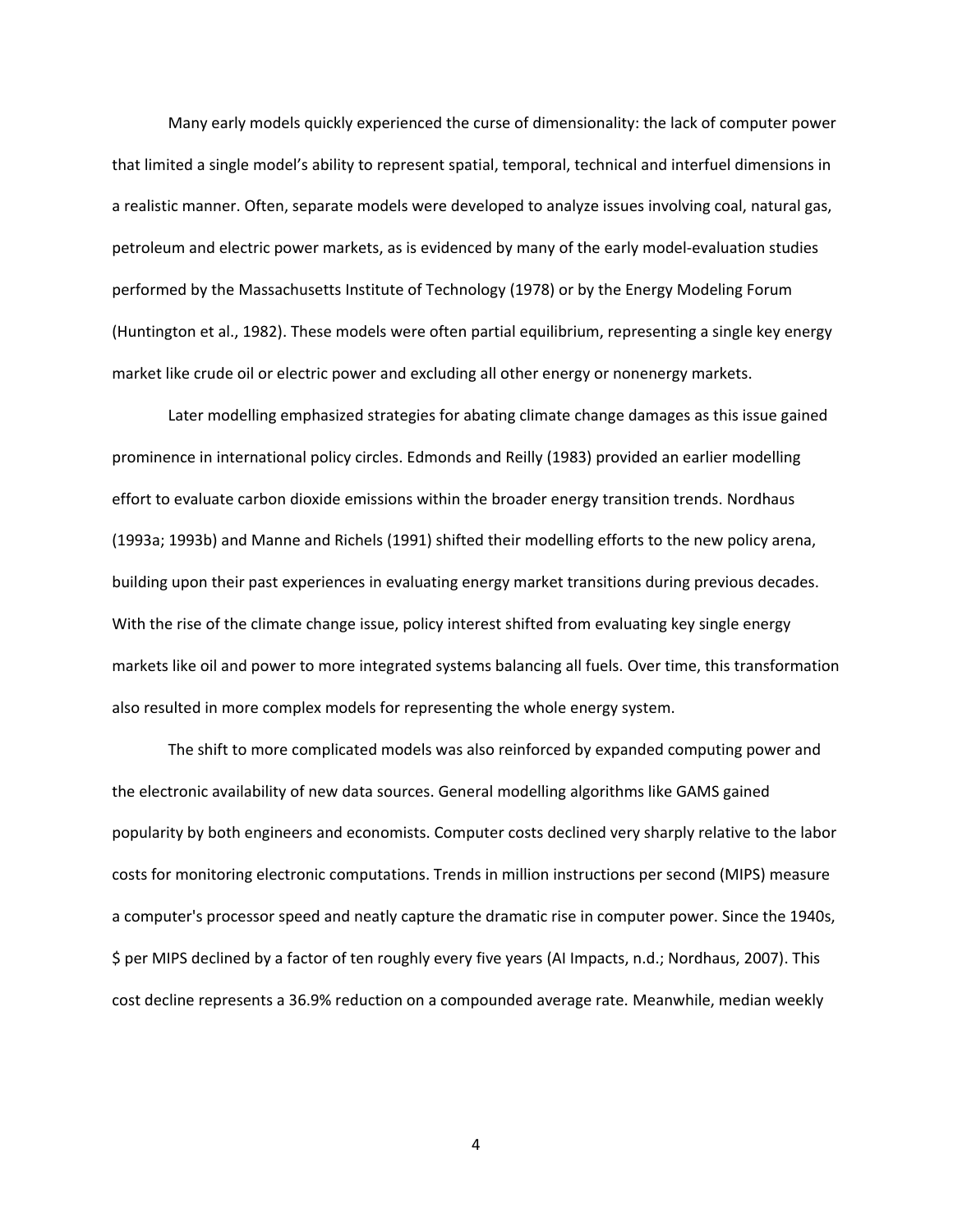earnings for full-time operations research analysts increased by 1.01% per year in real terms (deflated by urban consumer price index) between 2000-2008 before declining slightly after 2008.<sup>1</sup>

The shift towards bigger datasets and substantially larger models improves the ability to represent some important details that could improve policy decisions. The downside of this development is that it becomes much more difficult to compare and evaluate models in a way that communicates directly with the policy developer. When the model incorporates complex interactions between important variables, it is no longer an easy task to "tell the story" in a compelling manner. It becomes much more challenging to explain the precise reasons for why different models differ from each other. This issue is addressed more fully in later sections.

Two quite different approaches currently exist for evaluating combined energy markets: (1) a top-down approach focusing upon the major economic drivers and relationships between the energy sector and other goods and services, and (2) a bottom-up approach describing the resources and technologies for producing and consuming energy in various applications.

The top-down method relates energy market conditions directly with aggregate macroeconomic conditions such as real GDP or sectorial activities or with a general equilibrium perspective that seeks prices at which supply equals demand in every market goods, factors, and foreign markets (Wing, 2009). By integrating the energy system and the rest of the economy, these frameworks are useful for estimating the welfare or GDP losses associated with competing energy or environmental policy strategies. These approaches remain popular when the analyst wants to represent basic economic tradeoffs, although some important limitations include the difficulty of representing key engineering processes with economic formulae and the lack of empirical support for some of the key responses.

 $1$  US Bureau of Labor Statistics is the source for both median wages and the consumer price index and are easily available from Federal Reserve Economic Data, Federal Reserve Bank of St. Louis.series. Median wages can be accessed at [https://fred.stlouisfed.org/series/LEU0254531300A a](https://fred.stlouisfed.org/series/LEU0254531300A)nd urban consumer price index can be accessed at [https://fred.stlouisfed.org/series/CPIAUCSL.](https://fred.stlouisfed.org/series/CPIAUCSL)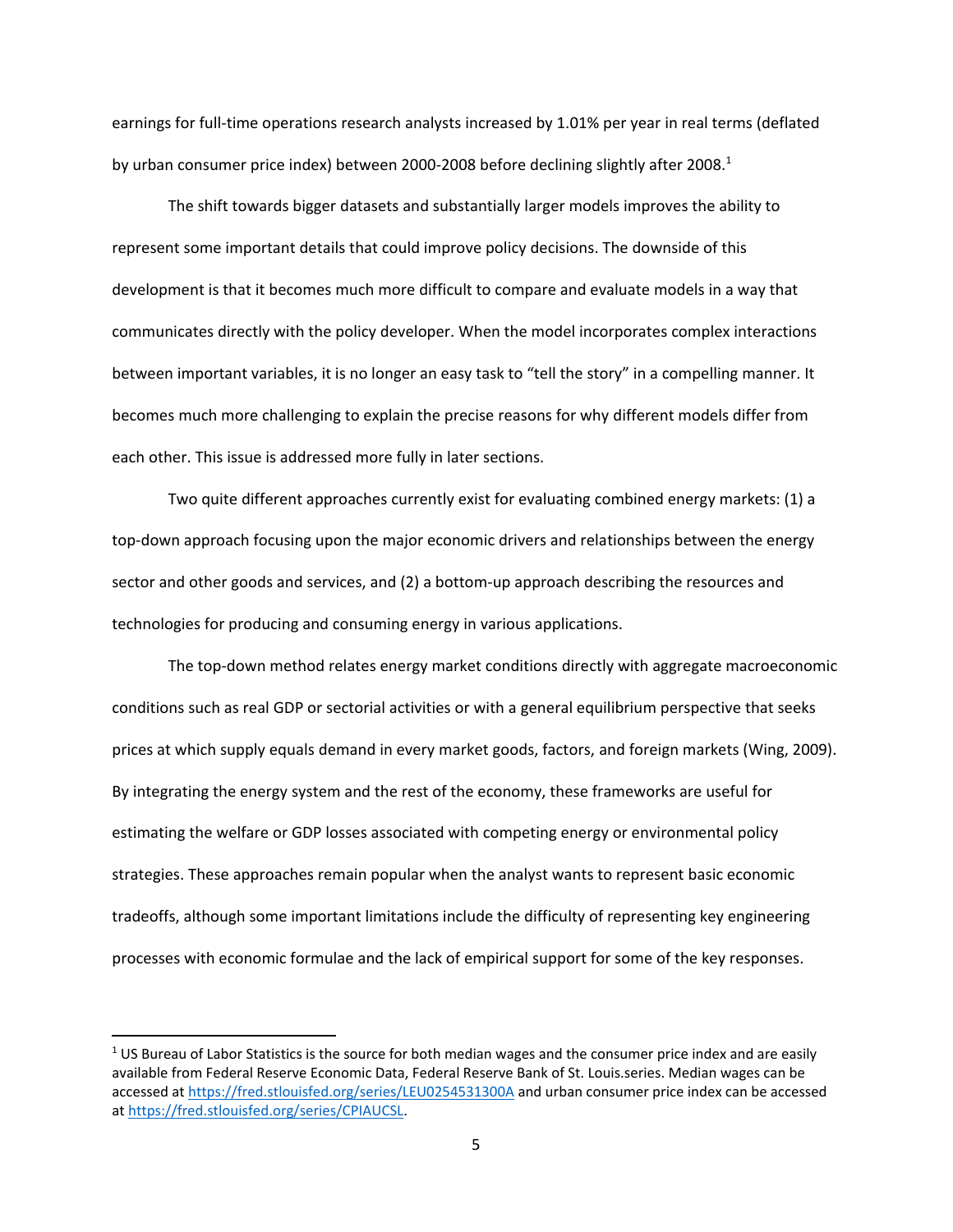The bottom-up framework focuses on the energy system frequently with little tie to the remainder of the economy (DeCarolis et al., 2017; Pfenninger et al., 2014). Energy system models emphasize the process that supply energy-services to end-users. They include all elements of the energy system, such as fuel resources, technologies for producing energy, infrastructure for carrying energy sources, end-use technologies and processes, and energy service demand by sector. Systems are often optimized by choosing the least cost option to satisfy a given demand target over a specified planning horizon (MARKAL<sup>2</sup> and its successor, TIMES<sup>3</sup>). This approach is particularly helpful for research and development planning because it evaluates the relative costs of competing technologies serving end-use service demands. The framework's assumption of optimizing behavior may be at odds with real-market behavior; Trutnevyte (2016) has evaluated the potential biases of this assumption and how modelers might adjust for it.

Some system models can be simulated without forcing an immediate supply-demand equilibrium or optimizing behavior. One example of this latter approach is systems dynamics, which views the whole system as comprised of numerous circular and connecting parts that can relate to each other with time delays (Naill, 1992).

Due to the limitations of each approach, hybrid systems have been proposed to combine the best features of energy-systems and general equilibrium approaches into a single model or integrated system of models. An early effort along these lines was the linking of Hudson-Jorgenson general economic model with the Brookhaven energy system model (Hoffman and Jorgenson, 1977). Another was ETA-Macro (Manne, 1979), which explored the dual linkage between a systems approach for representing explicit technologies within the energy sector and the remaining aggregate U. S. economy

<sup>&</sup>lt;sup>2</sup> MARKet Allocation selects the least expensive combination of technologies to satisfy inputs for energy demands and emissions reductions.

<sup>&</sup>lt;sup>3</sup> The Integrated MARKAL-EFOM System adopts the MARKAL approach but includes several additional features. An important technique is the ability to allow flexible time slices for all energy sources rather than for electricity and heat alone.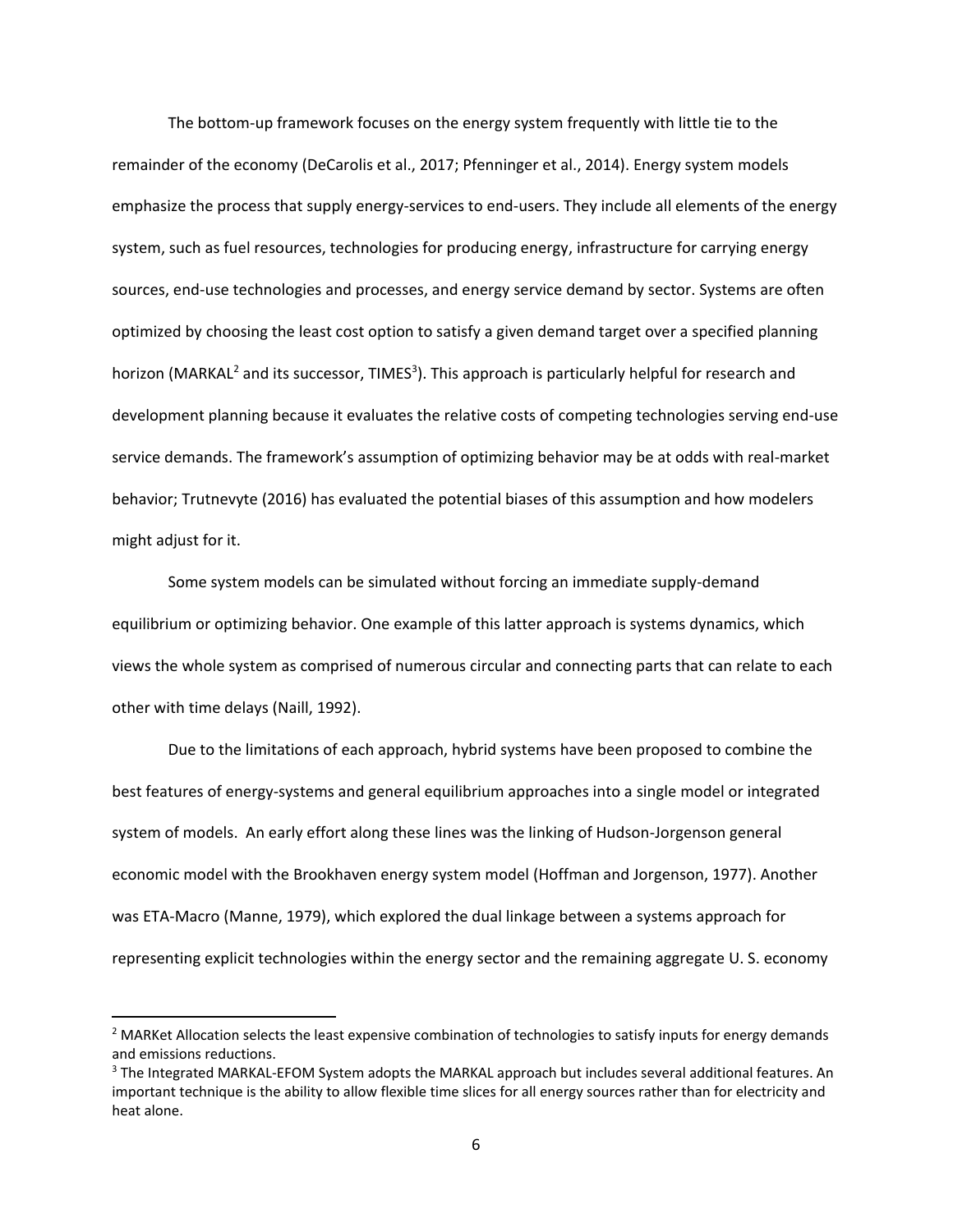within the confines of a single integrated model. Rivers and Jaccard (2005) provide a more recent example that combines detailed discrete choice models for consumer behavior with a comprehensive energy-economy model.<sup>4</sup>

Hybrid systems represent some sectors with multiple market equilibria or macroeconomic conditions and other sectors with greater technological or behavior detail. A widespread current application is to link technology choice within the electric power generation and dispatch system to the general equilibrium conditions in the remainder of the economy. A prominent example of such a system is the US-REGEN model that has been applied to evaluate a number of policy issues (e.g., see Bistline and Blanford, 2020).

Energy models are an integral feature of climate change frameworks because they represent the energy system costs associated with a transition from fossil-based fuels to carbon-free sources. Evaluating greenhouse mitigation options, however, also requires information that incorporates potential benefits from reducing emissions like preventing reductions in crop growth, land inundated by sea level rise, and additional deaths from heat stress. A further differentiation in model type concerns how these integrated systems incorporate these climate change impacts (Weyant 2017). The more disaggregated detailed process (DP) integrated assessment models (IAMs) represent climate change impacts for different regions and sectors that may include the physical impacts or some monetary measure. In contrast, benefit–cost (BC) IAMs represent climate change impacts in more aggregated terms in a single monetary metric to conduct cost-benefit analysis.

#### 3. Uses and Misuses of Models

This remainder of this essay discusses the process of evaluating models assuming that the public policymaking organization is committed to using models, perhaps combined with other knowledge, to

<sup>&</sup>lt;sup>4</sup> Discrete choice models explain the probability that competing options will be chosen based upon different fuel prices, activity levels, and personal characteristics of the decisionmaker.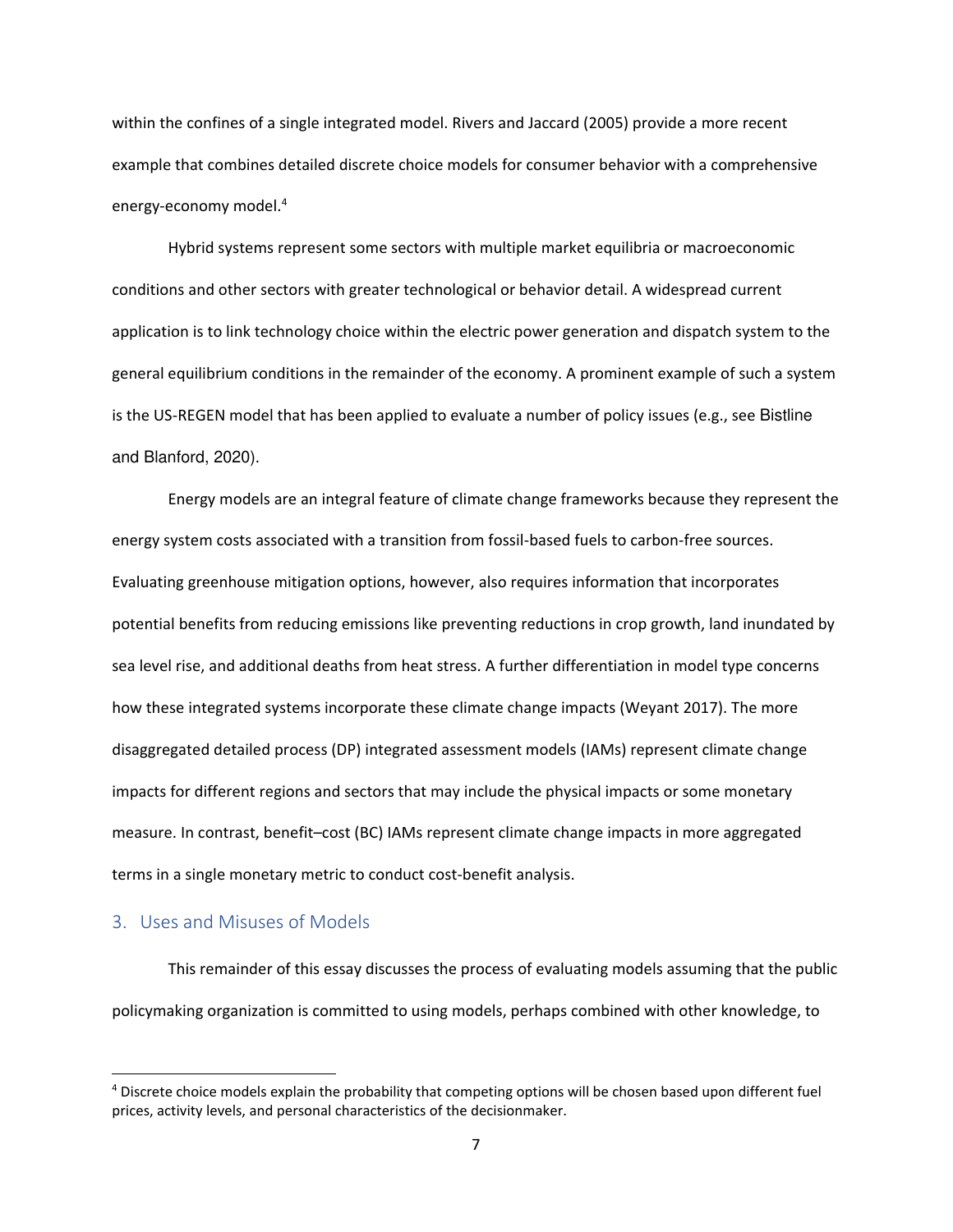develop its strategy. One should begin the process by asking when and how should one use a model. For concreteness, it is helpful to begin initially with models focused upon a single topic (in this case, climate change policy) and close with comments about using models applied to any public policy problem.

Integrated assessment models (IAMs) for evaluating the adjustments to different restrictions on greenhouse gas concentration levels have generated considerable controversy. Pindyck (2013, 2017) criticizes the numerical estimates for carbon-induced damages, their dependence upon the intertemporal discount rate, and a failure to capture low-probability but catastrophic climate events. Metcalf and Stock (2017) believe that despite their limitations, the initial social cost estimates based upon these models provide one of several possibilities for guiding public policy decisions and represent a useful first step for understanding the public policy tradeoffs. Nordhaus (2014) and Weyant (2017) acknowledge some of the limitations of existing estimates but believe that the true value of these models lies beyond the numerical estimates they provide.

Essentially, the issue comes down to whether one wants a numerical estimate for future conditions or about an important metric, or one wants a framework that provides a compelling narrative about how the system works.<sup>5</sup> This situation means that models will be "a glass half empty" when a value is needed for a very uncertain outcome, such as climate change benefits that depend upon such factors as intertemporal discount rates, temperature responses to increasing concentrations, monetary damages for physical impacts, and catastrophic climate events. When conceptual learning may be more valuable than a numerical outcome, the models may be "a glass half full." A well-developed framework for integrated assessment may provide a valuable guide for future research on such key unknowns as the appropriate discount rate and damages (Nordhaus 2014). Furthermore, in their current versions,

<sup>&</sup>lt;sup>5</sup> Several pithy quotes capture the spirit of the second argument: "all models are wrong, but some are useful (George Box)," "computing for insights, not numbers" (H.K. Hamming) or "a good decision is based on knowledge and not on numbers" (Plato).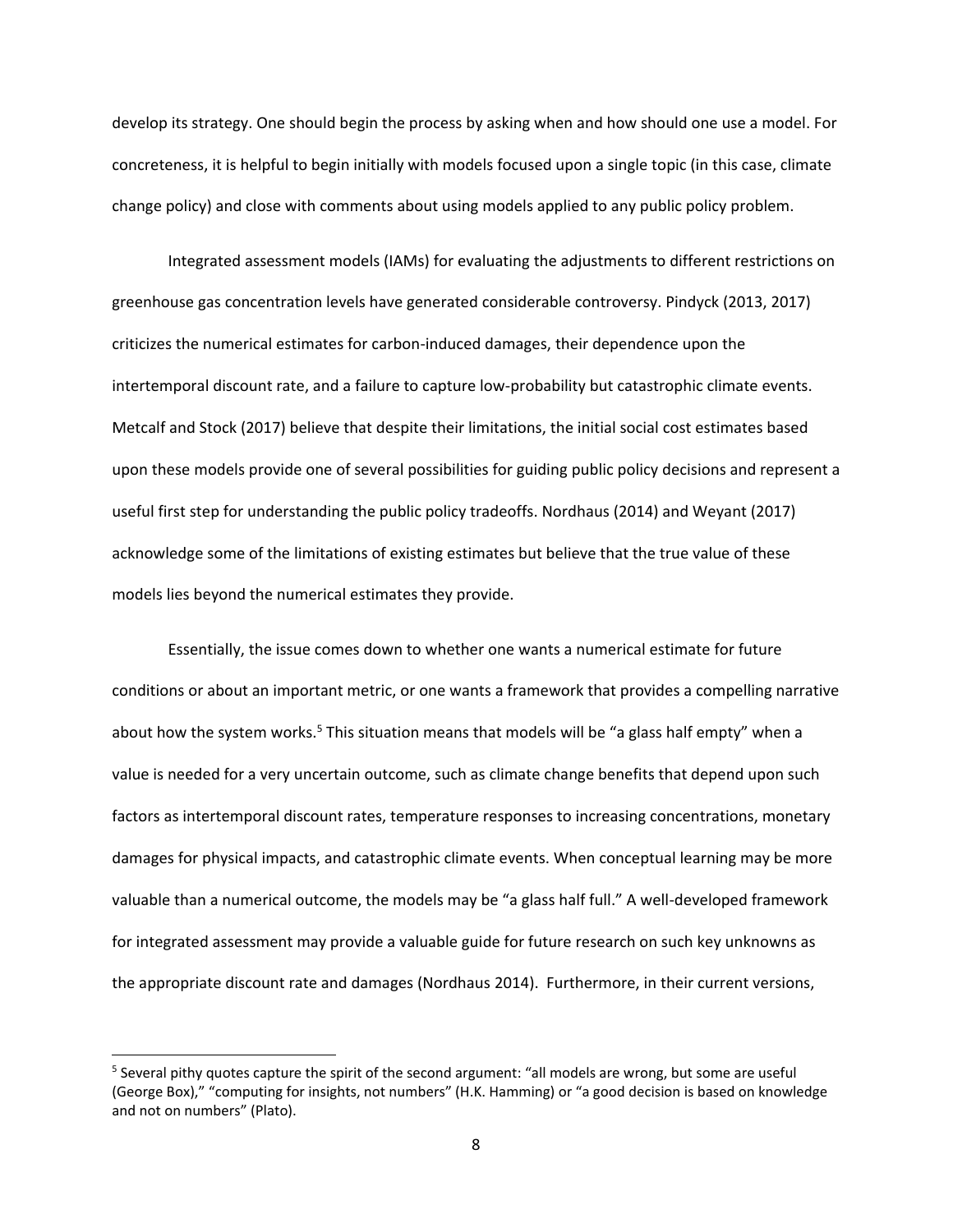they have improved one's understanding of the tradeoff between emissions mitigation and other social goals like biological research to prevent pandemics, the role of flexible market-oriented policy instruments applied broadly in cost-effective solutions, and the value of information that reduces the uncertainty about advanced technologies and scientific progress.

The debate about if, when and how to use models permeates many public policy topics and is not limited to the energy and climate change discussions (e.g., see Kay and King, 2020, chapter 20). Drawing upon their discussion, models can be misused in a variety of ways:

- 1. They can often be applied to problems or choices that are disparate from the original purpose for developing the framework.
- 2. They require numbers for policy evaluation where sometimes these estimates are highly uncertain or subjective.
- 3. They usually assume that the process under investigation does not change when shifted in time.
- 4. As these systems become more complex, they often fail to communicate the bounds of uncertainty for the model outcomes they represent. They may not reveal which future options may become available and which future options may be removed with a given strategy.
- 5. Their complexity may preclude them from communicating with all interested parties and thereby preventing collaboration about possible options. Instead, the easiest response often becomes commissioning a new study that adopts a new set of assumptions, setting in place a war between modelling studies.

At the same time, models can be used to define more precisely a conceptual narrative about how things work:

1. They should embody relatively simple conceptual ideas to identify the critical factors that shape the decision and potential tradeoffs.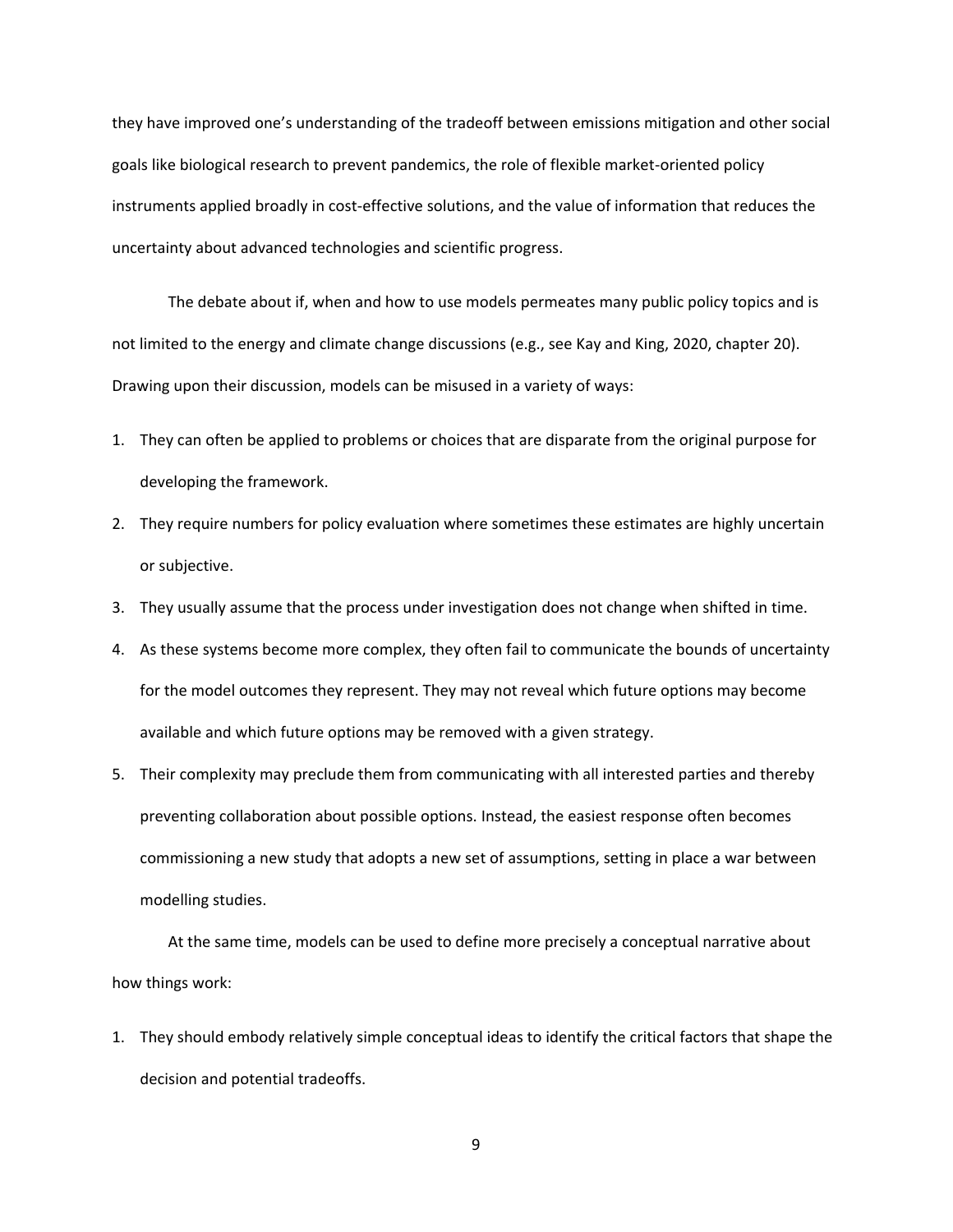- 2. They should foster future research that will provide more reliable estimates for the critical factors and parameters.
- 3. Flexibility in model structure allows one to consider robust strategies that produce acceptable outcomes in a range of different outlooks for future conditions or scenarios (Lempert 2019).
- 4. The framework should allow additional metrics to evaluate the outcome of a strategy when new issues or decisions arise. As an example, systems focused upon the least-cost strategy for ameliorating climate change impacts may need to be revised to incorporate the growing interest in their distributional impacts.

#### 4. Alternative Approaches for Evaluating Models

Communicating critical insights derived from models into the public policy process has always been difficult, but it appears particularly challenging given the complexity of current frameworks. As public policymakers used energy models more frequently, they began to ask more difficult questions that required greater complexity and detail to provide useful insights. Today models cover a wider set of issues and can easily expand along numerous dimensions – fuels, sectors, regions, and time periods. Each expansion introduces new interactions that must be incorporated, such that many integrated assessment (IAM) models used for climate change analysis bring together energy, the economy, land, climate and other critical sectors.

Complexity makes it much more difficult to understand what causes the observed behavior in a model. How does one test for different parameters or responses in a model where one sector or concept depends upon what happens in the larger more complex system. If it became helpful to understand how responsive energy consumption was to changes in energy prices or economic activity, it is not straightforward how one would adopt assumptions that would appropriately control supply conditions.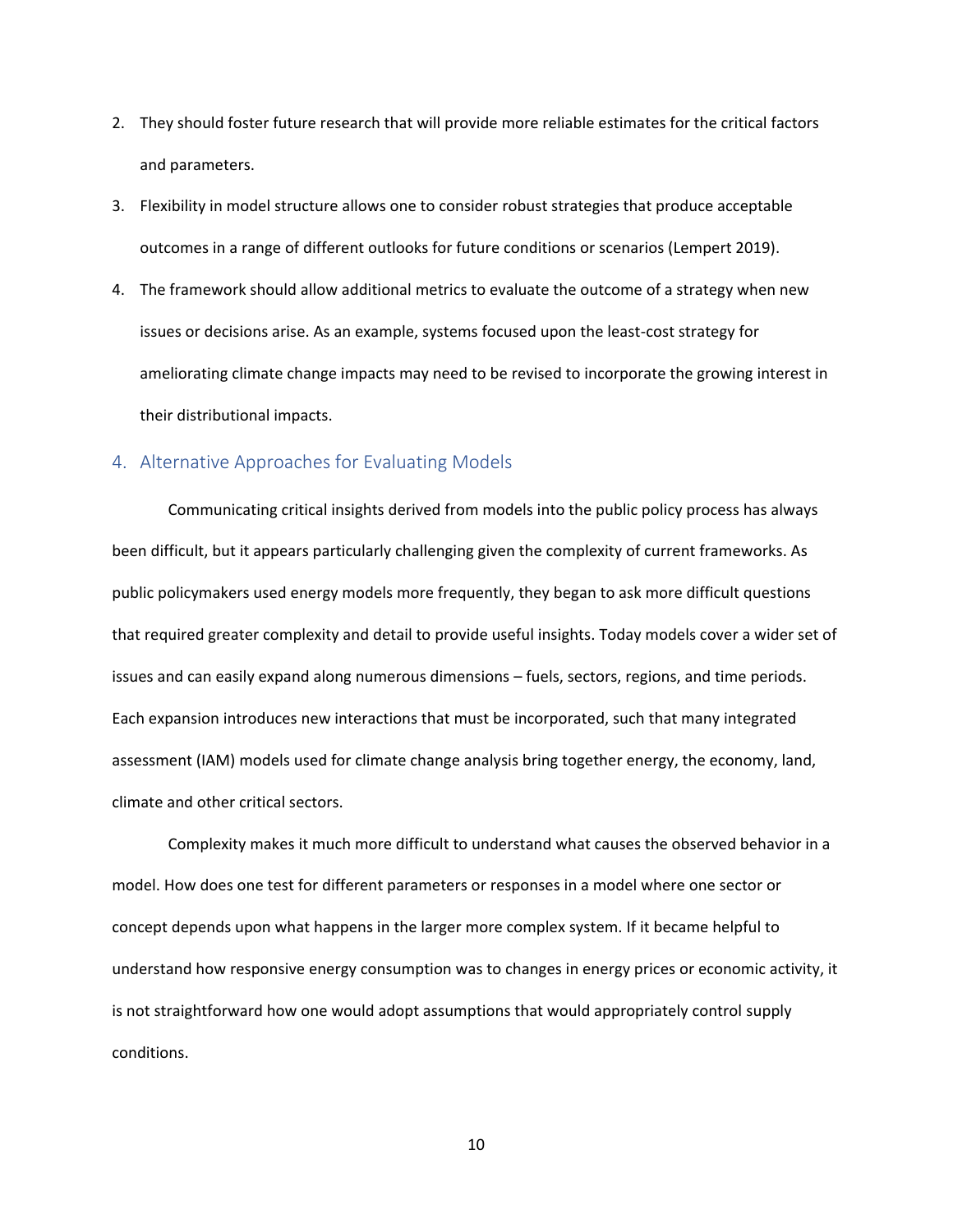Evaluating models typically takes one of two approaches: (1) single model evaluation or verification including open-source model sharing, and (2) inter-model comparison that may or may not involve active participation by the user community. Before focusing upon the second approach, we discuss both below because each provides relevant information to the policymaking organization.

#### 4.1 Single Model Evaluations

Once an organization has committed to a single framework, it becomes difficult to broaden the focus to consider what other modelling systems might provide. Nevertheless, there are some standard ways to evaluate the selected system and judge whether it is providing reliable results for the specific decision of interest. These evaluations may include model verification, validation, ventilation (or transparency), forecasting accuracy, backcasting, replication by other researchers and usability by those making policy decisions. All these efforts can be time consuming.

Audits verify that the model does what it intends to do. They confirm that results are correctly calculated and identify any potential errors of significance. If conflicts arise between the model developers and the auditing group, however, the process can become combative. The modeler feels picked upon and the auditor fears that the discussions are not sufficiently open to be useful.

Model validation efforts test the behavior of the model, whether it produces sensible results and if it tracks real world energy markets. Often, insights about important energy or environmental responses and conditions are more important than precision in forecasting the correct number (Huntington et al., 1982), particularly when there is deep uncertainty about responses and future conditions (Lempert, 2019). But a poor forecast of reference conditions could seriously bias assessments of carbon targets based upon historical levels. More rapid reference emissions growth leads to much more severe carbon constraints to return the future emissions levels back to historical values. Another problem with validating a model by its forecasting accuracy concerns the choice of metrics. Seldom does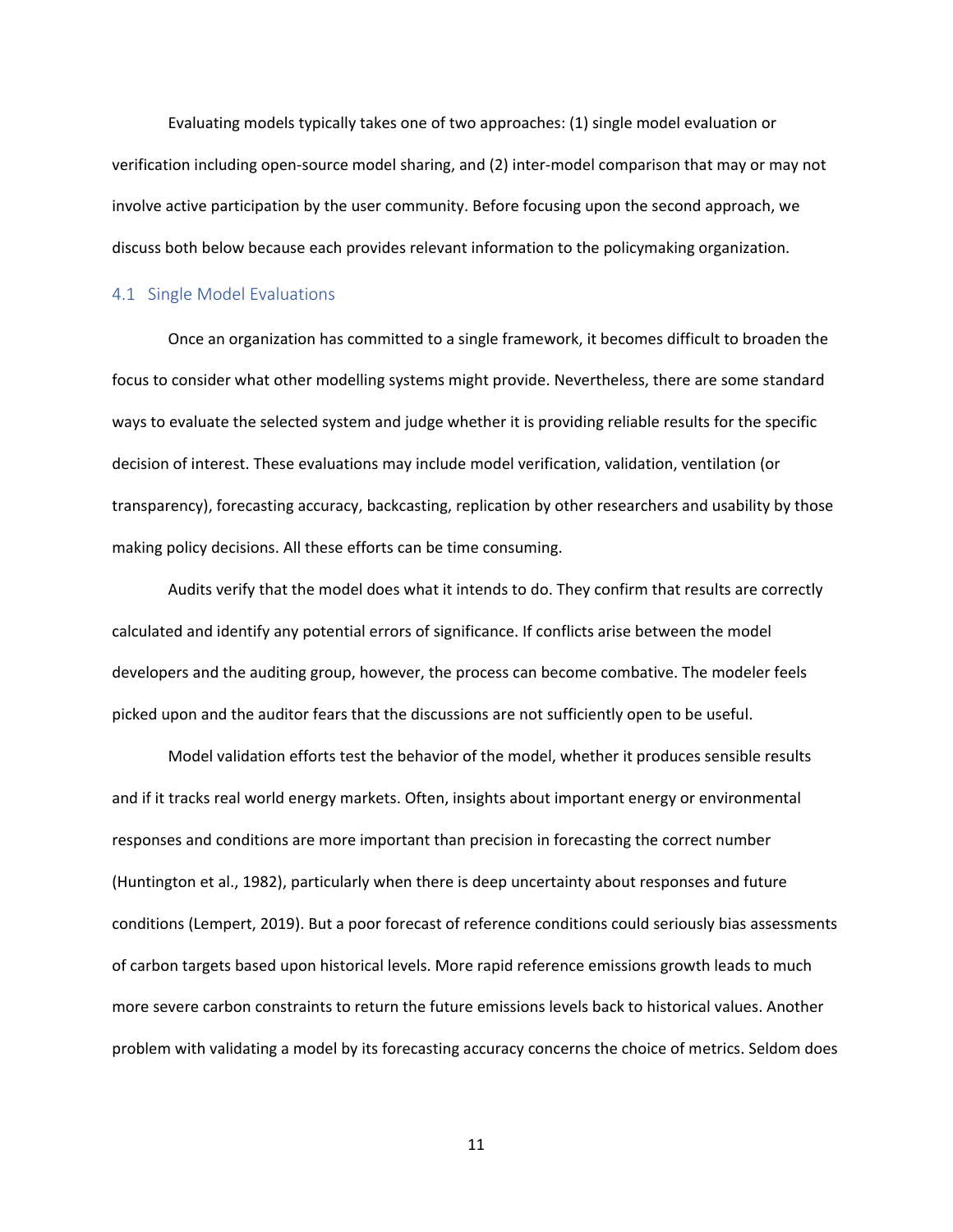one model's forecast perform better than other models on all important variables. The choice of variable or concept will depend very much on the policy decision under consideration.

Another useful technique is to apply *ex post* evaluation of a model's output to ascertain whether the estimates approximate or deviate noticeably from actual history. In these backcasting exercises, the analyst tries to use actual values for any exogenous variables to track past values more closely. Comparing the backcasted and actual values of key dependent variables provides an opportunity to inform policymakers how accurate the system's forecast have been over past experiences. When applied to evaluating the effects of past policies, this technique often finds that climate policies are not as burdensome as depicted in many models (Cropper et al., 2018). This result happens because realmarket behavior can be more flexible than how it is represented in formal models.

Ventilation is the process of increasing the model's transparency or openness. Does the model cast sunlight on a complicated issue? Does it explain the results in a straightforward way? Transparency often involves a leader of the modelling team who can explain results in an interesting, engaging, and truthful manner.

Users may accept a model more readily if other researchers can replicate its findings. DeCarolis et al. (2012) reviewed twelve models with respect to their transparency. The paper suggests that in most cases, replication of model results is currently impossible. Replication raises some important issues because modelling teams may be reluctant to release data and code that took years to organize and process. The software Excel does not release its code, but users have faith in the calculations because so many groups use the program for a variety of projects. It standardizes the routines in a way that makes results believable.

Open source modelling frameworks often do the same thing. An early effort along these lines was the open source modelling system for long-run integrated assessment and energy planning (OSeMOSIS) developed by Howells et al. (2011). This platform has also benefitted from a close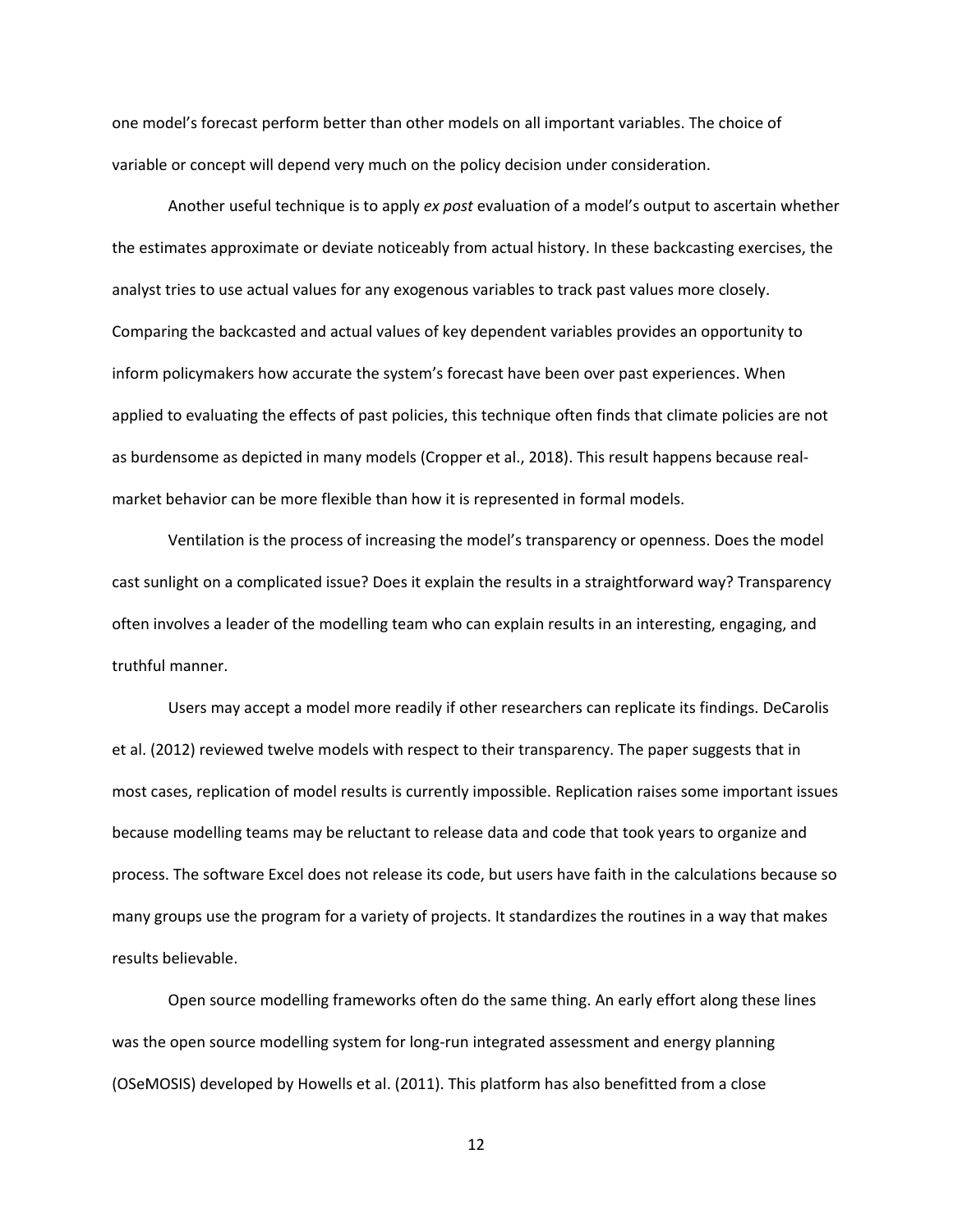relationship with two United Nations agencies. Pfenninger et al. (2018) discuss other similar projects and explain the general process and existing challenges in developing these systems. Groissböck (2019) argues that this approach can often be useful but also notes several promising topics for further elaboration.

Model usability by the policymaking community can be encouraged by a well-written model documentation that explains what is included in a system and how to use the model. Although these documents can be enormously useful for an agency that wants hands-on experience with operating the model, many model documentations do not provide information about how much key variables respond to policy shocks or changed energy and economic conditions. Although it may be too burdensome to report all fuel and sector price and income elasticities to demonstrate individual responses, policymakers would find it useful to have some summary metrics about how the overall system responds (e.g., to a carbon fee with lump-sum redistribution).

#### 4.2 Multiple Model Evaluations

Another evaluation approach involves working with more than one system. Comparisons of model structures based upon system documentation or model polls can provide important information about the types of activities and responses that are covered in different models. By itself, however, structure does not necessarily reveal much about the behavior of a model when applied to a particular problem. Some models may have similar structures but respond quite differently to the implementation of a policy instrument like a carbon tax or cap-and-trade agreement. A policymaker needs to know when they use a model that appears very much more or less responsive than other available frameworks.

Comparisons of model outputs from standardized scenarios represent another approach that can reveal important information about how different models behave. Modelers have worked cooperatively with each other in different disciplines for a number of decades. Supported by the National Science Foundation, the National Bureau of Economic Research (NBER) organized a number of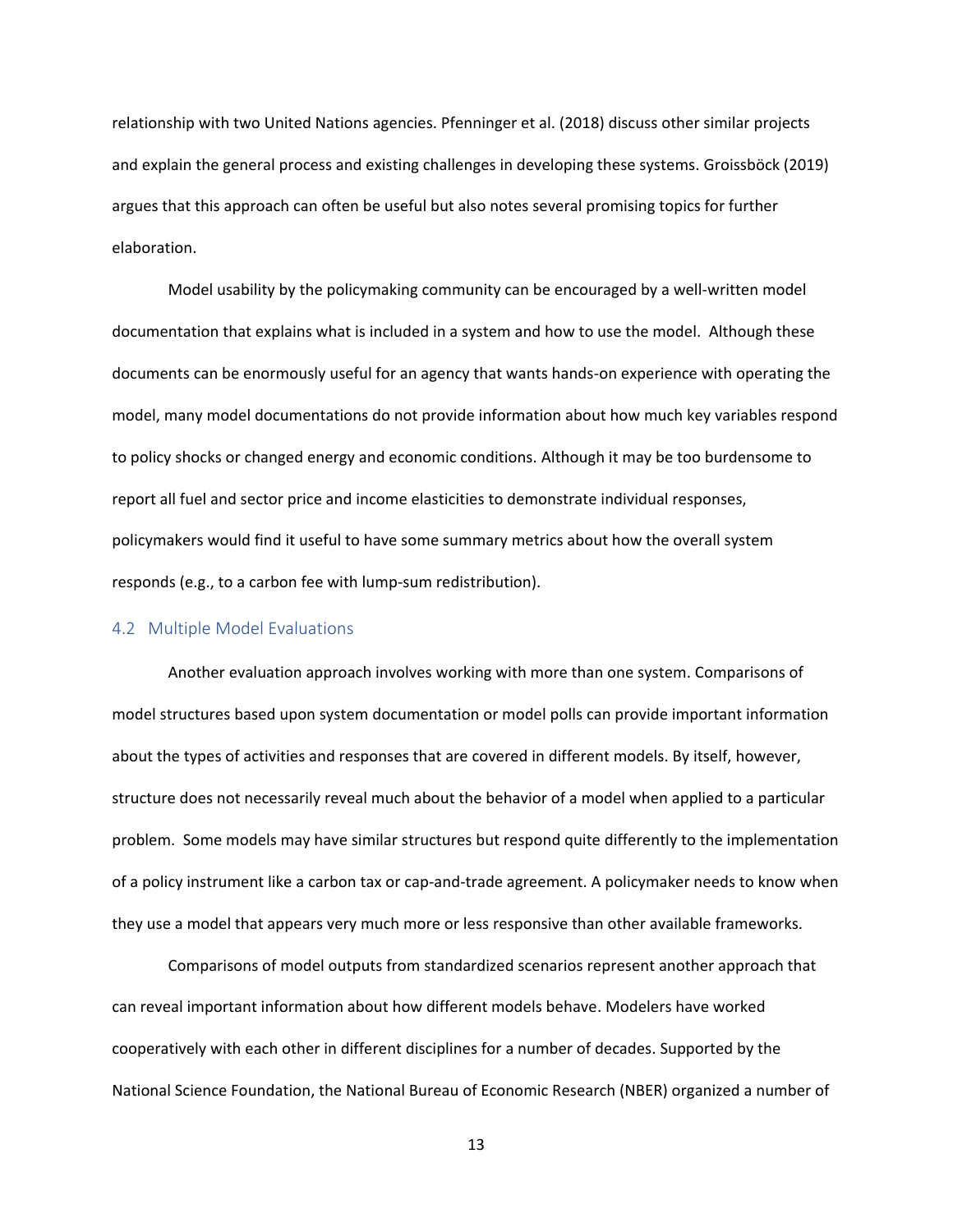seminars to compare U.S. macroeconomic forecasts and model responses (Fromm and Klein, 1973). The (National Research Council, 1978) established the Modeling Resource Group (MRG) to evaluate strategies for satisfying future U.S. energy demand. Similar suggestions for joint modelling activities to communicate to policymakers have been offered for health care policy modelling (Ringel et al., 2010).

By applying common assumptions to different models, intermodal comparisons can show how models respond to alternative conditions and reveal the most important factors contributing to these different responses. Productive intermodal comparisons depend critically upon the development of the common rules used by participating model teams. Intermodel comparisons do not necessarily require active user participation to produce interesting and innovative results, although often modelling teams are familiar with the key policy issues.

When these comparisons are made in the presence of and with joint participation by the modelusing community, Greenberger and Richels (1979) describe this effort as forum analysis. Comparisons of model outputs from standardized scenarios can be used not only as a platform for modelling teams to share relevant data and best practices but also as a communication bridge with model users. In concept, forum analysis offers model users an important role in defining, using and communicating the study results. Forum analysis can provide important perspectives for resolving critical policy issues. Users can help define important policy issues in ways that are more meaningful for policy developers than for energy modelers. In return, modelers can help shape the views of policy developers to ask questions in a way that generates more useful insights. Forum analysis will be most effective when two-way communication between the two groups provides a richer understanding than operating within a group of model developers or users alone.

#### 4.3 Multiple Model Evaluations in Practice

The forum approach was pioneered by the Energy Modeling Forum at Stanford University in 1976 (Huntington et al., 1982). Improving both the use and usefulness of existing energy models was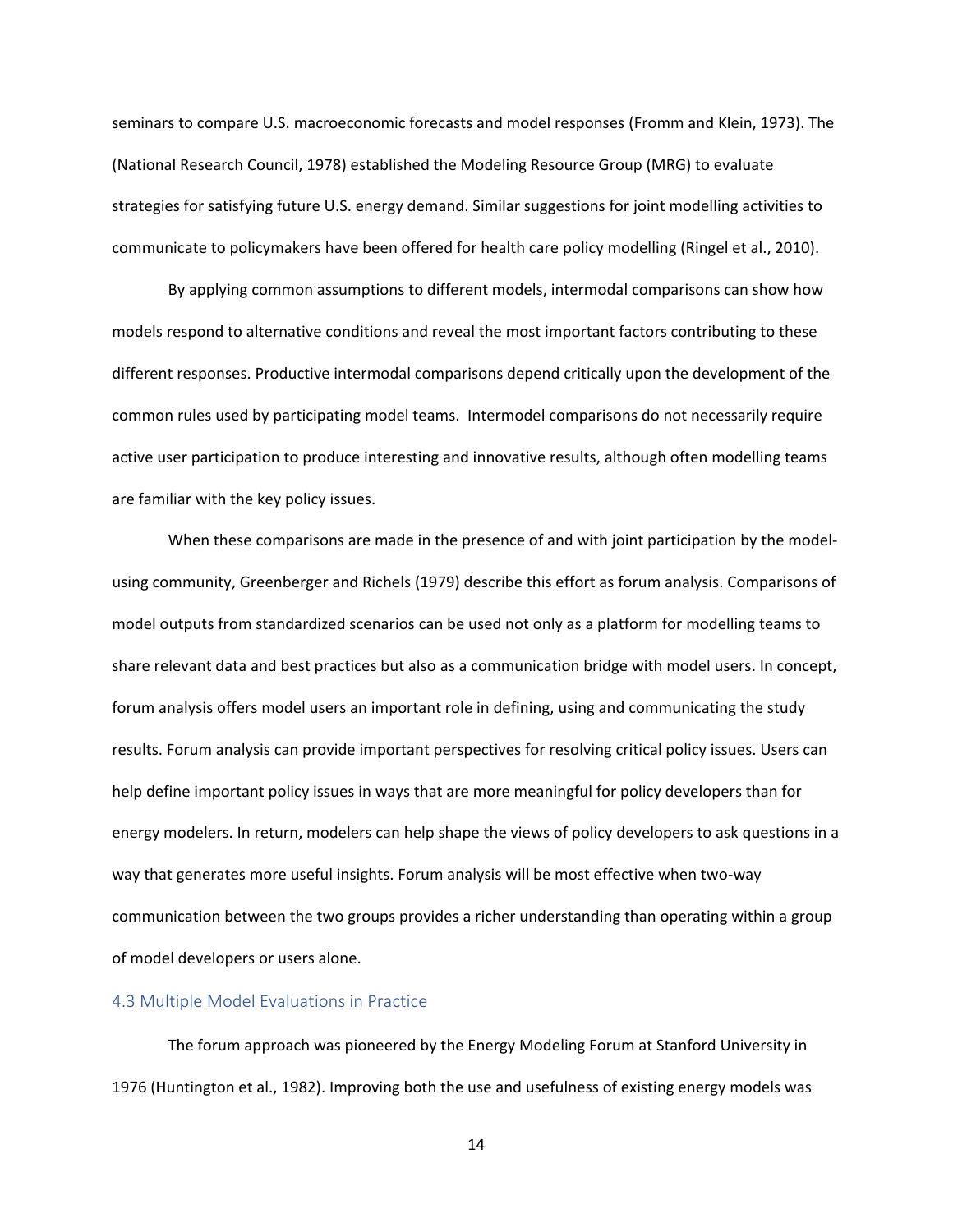this activity's principal mission. *Ad hoc* working groups of policy developers and modelling teams conducted each study with the following goals: (1) improve understanding of important energy system dynamics and problems, (2) contrast differences, advantages and limitations of various approaches, and (3) guide future improvements, linkages, and extensions of energy models and relevant data sets. These groups conducted each study by following a set of five design principles ranging from user orientation to decentralized analysis. See Table 1. Examples of what policymakers learned from the first six EMF studies are provided in this early discussion about the process. Studies that provided a believable narrative about how things worked tended to be more successful. Efforts that tried to anticipate how future energy markets would evolve were less successful due to the large uncertainty associated with assumptions about the conditioning factors.

Participants recognized early in the process that informal communication between model developers and users was, at a minimum, as important as any formal communication through reports, journal articles, testimonies, or workshops. Some participants in government organizations revised the price elasticity of energy demand used in their policy models and analysis, once they had the benefit of discussing this issue with other analysts (Huntington, et al, 1982). In a later effort, economists in the US government learned that they had used a model that produced economic costs of reducing greenhouse gas emissions that were close to the average of ten different models and that were not low-ball estimates biasing their results towards accepting the mitigation strategy (Frankel 2008). Although these studies leave many important issue unresolved, this informal communication can be a powerful reason why many government organizations find value in these types of analysis.

Over the last decade or two, multi-model comparisons have expanded dramatically, initially within the United States and Europe but now also in Asia and Latin America. The efforts have focused upon large-scale integration assessment models for evaluating national and international greenhouse gas emissions strategies. Weyant and Kriegler (2014) provide a useful summary of some but not all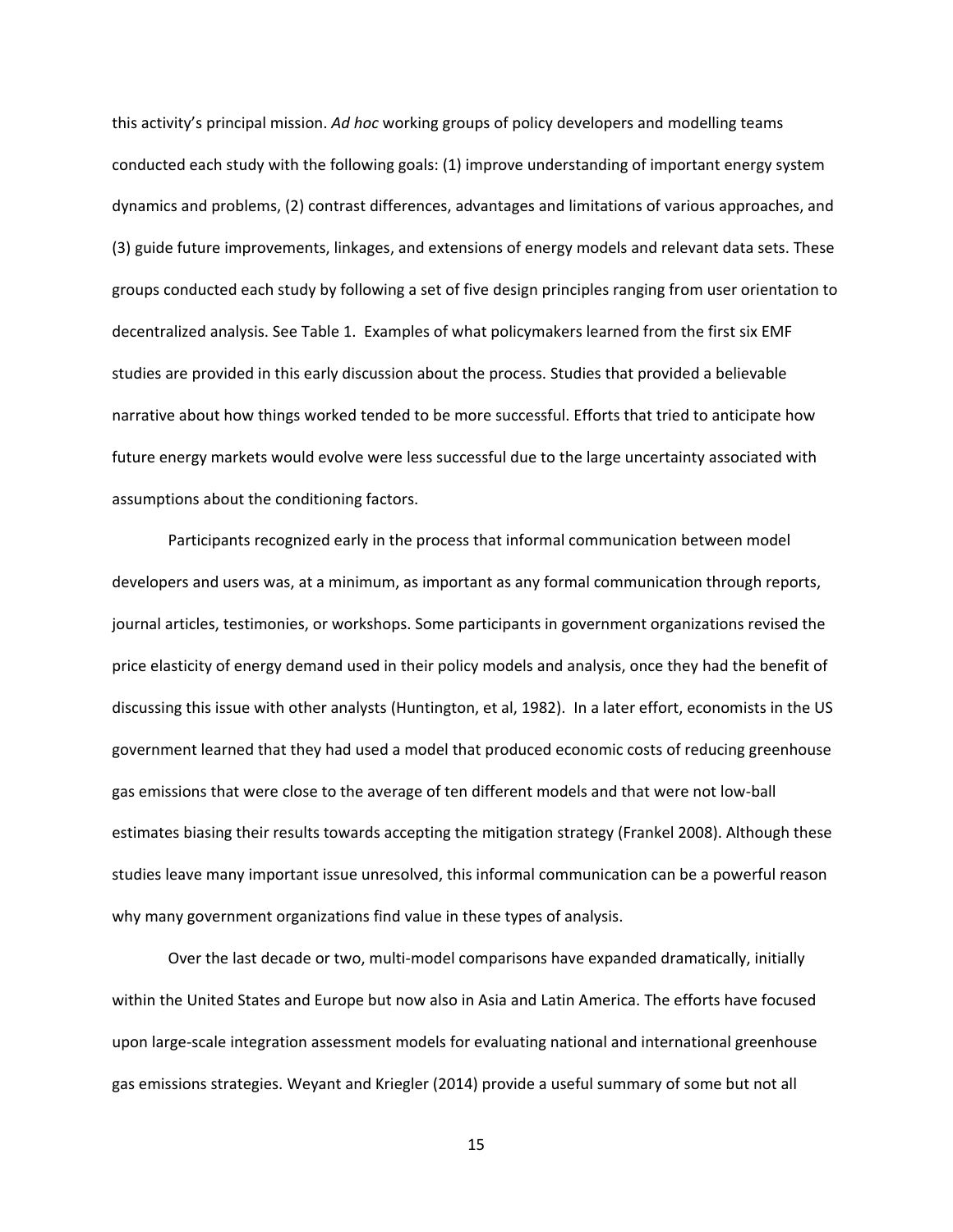major efforts including the Innovation Modeling Comparison Project (IMCP), the Climate Change Science Program (CCSP) Product 2.1 (a) study, the Asian Modeling Exercise (AME), the Roadmaps towards Sustainable Energy future (RoSE) project, the Low Climate Impact Scenarios and The Implications of Required Tight Emission Control Strategies (LIMITS) project, the Assessment of Climate Change Mitigation Pathways and Evaluation of the Robustness of Mitigation Cost Estimates (AMPERE) project, the Program on Integrated Assessment Modeling Development, Diagnostic and Inter-Comparisons (PIAMDDI), and the Latin American Modeling Project (LAMP) project. In addition, modelling teams have found it very useful to organize their efforts through the Integrated Assessment Modeling Consortium (n.d.). These collaborations within and outside the EMF umbrella have produced a number of important journal articles and have greatly facilitated the Intergovernmental Panel on Climate Change process on climate change mitigation (IPCC, 2014).

In a recent and important study organized by the U.S. government, IWG (Interagency Working Group, 2010, 2016)<sup>6</sup> simulated three integrated assessment models using standardized scenarios in order to estimate the social cost of carbon, which is the monetized value of additional carbon emissions that is not incorporated in private decisions. This value for social costs determines how aggressive the United States should be in reducing emissions, with higher estimates warranting more costly strategies. In contrast to many previous model-comparison studies, this effort focused upon deriving a specific value for a critical input in environmental decision making. The IWG estimates have generated considerable controversy about the uses and misuses of models for addressing the benefits from adopting climate change policies that were discussed in section 3 above.

<sup>&</sup>lt;sup>6</sup> This effort continues with updated assumptions but these references provide a useful description of the IWG process.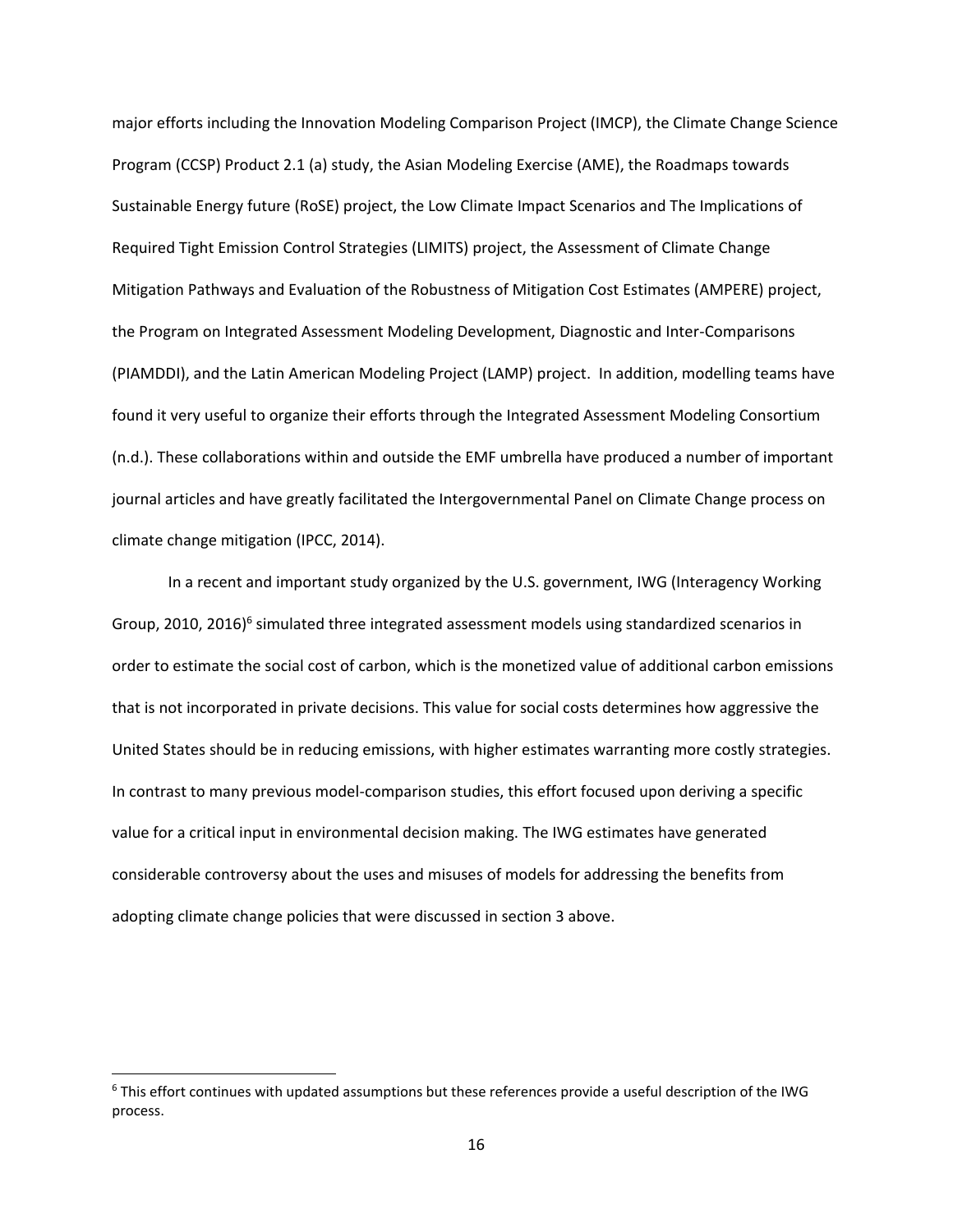#### 5. Remaining Challenges for the Model Evaluation Process

More than 40 years ago, a thorough review of the model analysis process applied to energy systems and markets closed by posing an interesting query:

The most interesting question to us is whether development along the main path will become well enough received, especially by policymakers and model users generally, to lead to institutionalisation of model analysis in the form of a recognized professional discipline with laboratories and centers in many application areas and in many regions of the country ((Greenberger and Richels, 1979, p. 499).

In hindsight, this comment when applied to forum analysis appears quite prescient. As the development and application of energy system models have expanded multiple times over, many have recognized the critical need to evaluate these systems and to increase their application in meaningful ways.

What has change over the last 40 years has been the increasing complexity and sophistication of any modelling system that policymaking organizations are likely to use for making decisions or identifying strategies. This development has made it increasingly more difficult to maintain a communication bridge between modelling teams wanting to use the most recent analytical techniques and the model-using community desiring a clear and transparent explanation about how the results are derived. The forum analysis identified by Greenberger and Richels (1979) has been a major workhorse for bringing these groups together, but there are some important challenges confronting any effort to foster continued communication. Table 2 briefly annotates nine major challenges to increased communication that have surfaced during recent efforts to compare models. They are not the only hurdles, but they represent a minimum set that can guide future efforts to use models as a learning rather than a forecasting tool.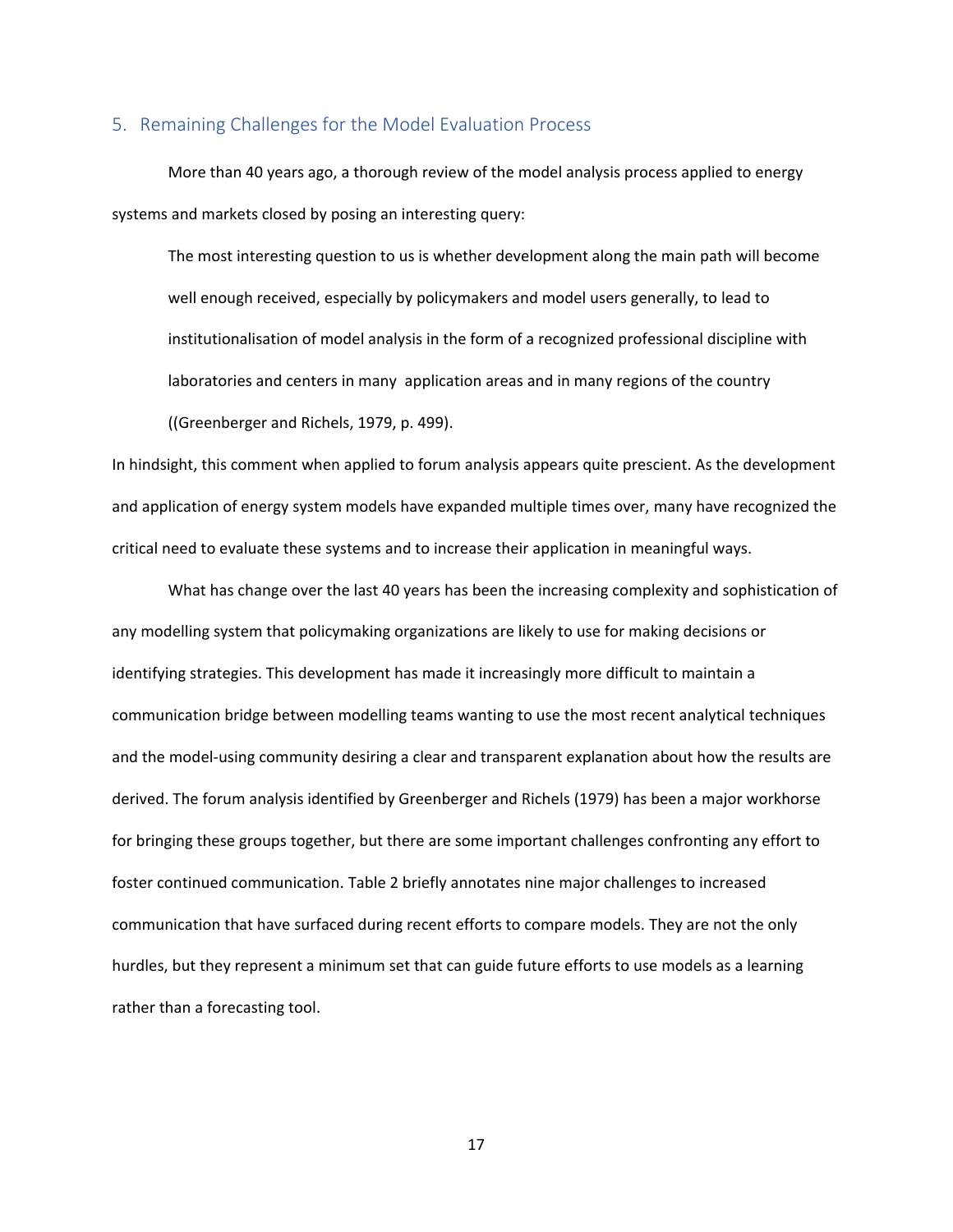#### 5.1 Model User Perspective

First, above all, the effort should directly engage the model user. The process should integrate the model user into the process of comparing models whenever possible. Since the models are always reaching for more complexity, it is not easy to accomplish this objective. Ignoring this step altogether, however, severely limits the usefulness of a model-comparison exercise. The model-using community is likely to learn more about the systems when they participate in the process of identifying key results than from after-the-fact briefings that detail the final results or describe the physical characteristics of the participating models. In addition, users often bring to the table an understanding of the most critical policy issues, tradeoffs and debates. Participants sometimes ask whether the discussions should focus upon models or policies. The appropriate response appears to be both. Avoiding detailed consideration of the policy implications or sufficient background on the nature of the models shuts down the two-way communication.

Second, when the model-using community is an important consumer, the model analysis process should ventilate the model's complexity with intuitive insights. The user can enjoy the car ride without understanding the motor's interior design. Ventilation is the process of increasing the model's transparency or openness.

Third, closely related is the use of simple models for demonstrating the importance of key parameters or responses. Typically, one develops a benchmark curve or frontier that displays how results change with the critical factor. Model results are then plotted in relationship to this benchmark in order to explain the range of results.

The first study conducted by the Energy Modeling Forum (1977) used this approach with considerable success to explain how restrictions on energy availability caused reductions in long-run economic output. It emphasized the important role played by the substitution response between energy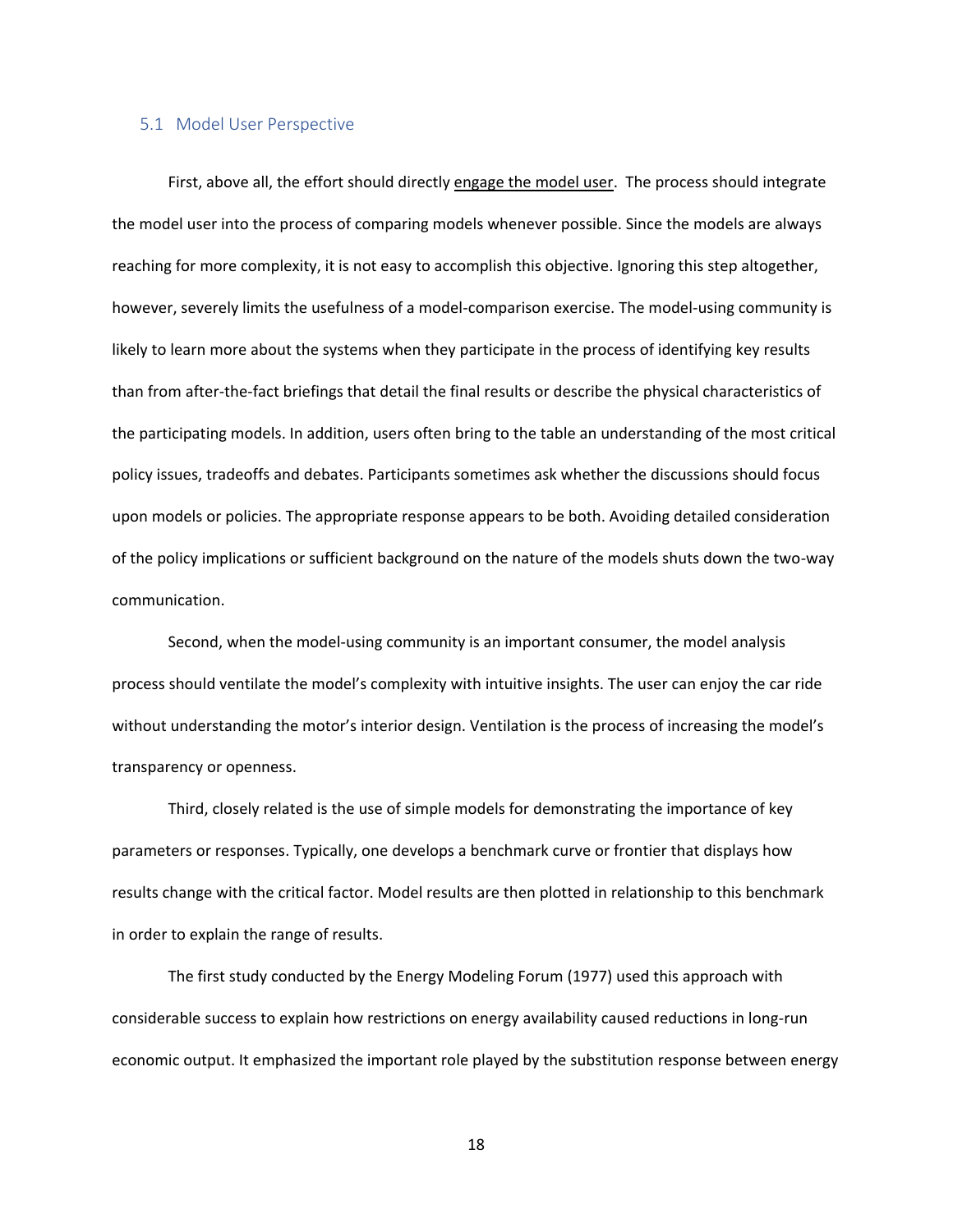and non-energy factors of production, which is closely related to the price elasticity of energy demand. Another important factor was the effect of decreased energy availability on capital formation.

A more recent example occurred during the EMF24 study (Fawcett et al., 2014), which developed a policy-efficient frontier that shows the cumulative costs (e.g., like net present value of the loss in the consumption component of gross national product) as a function of cumulative carbon dioxide emissions reduction. These frontiers are based upon the cap-and-trade scenarios, which represent cost-effective strategies for implementing different emission reduction strategies because they allow complete flexibility in choosing the lower cost options. Placed upon these frontiers are the model results from various technology strategies (e.g., like optimistic nuclear conditions) that allow flexibility in only one of many options. Distances between the technology cases and the frontiers provide the policymaker with an intuitive perspective on the relative efficiency of each set of technology conditions.

This very effective approach is often underutilized in many model-comparison efforts for several reasons. First, simplifying complex systems is often an art that may ignore factors that some participants view as critical. Second, it requires an indepth understanding of all the models prior to developing the scenarios if one wants to quantify the factors for use in the benchmark.

#### 5.2 Simplifying Model Responses

Fourth, occasional use of meta-analysis may sometimes contribute additional value added (Fischer and Morgenstern, 2006). In this approach, researchers use statistical analysis to combine the results of multiple original studies, or in this case, models. This analysis reveals how changes in various model attributes and variables influence the reported results for important policy variables like energy use or emissions reductions. When one knows a priori which factors are most important and all systems can report the required data, these techniques are useful for summarizing responses. Often, however, a forum analysis may involve models with very different formulations based upon varying disciplines. Any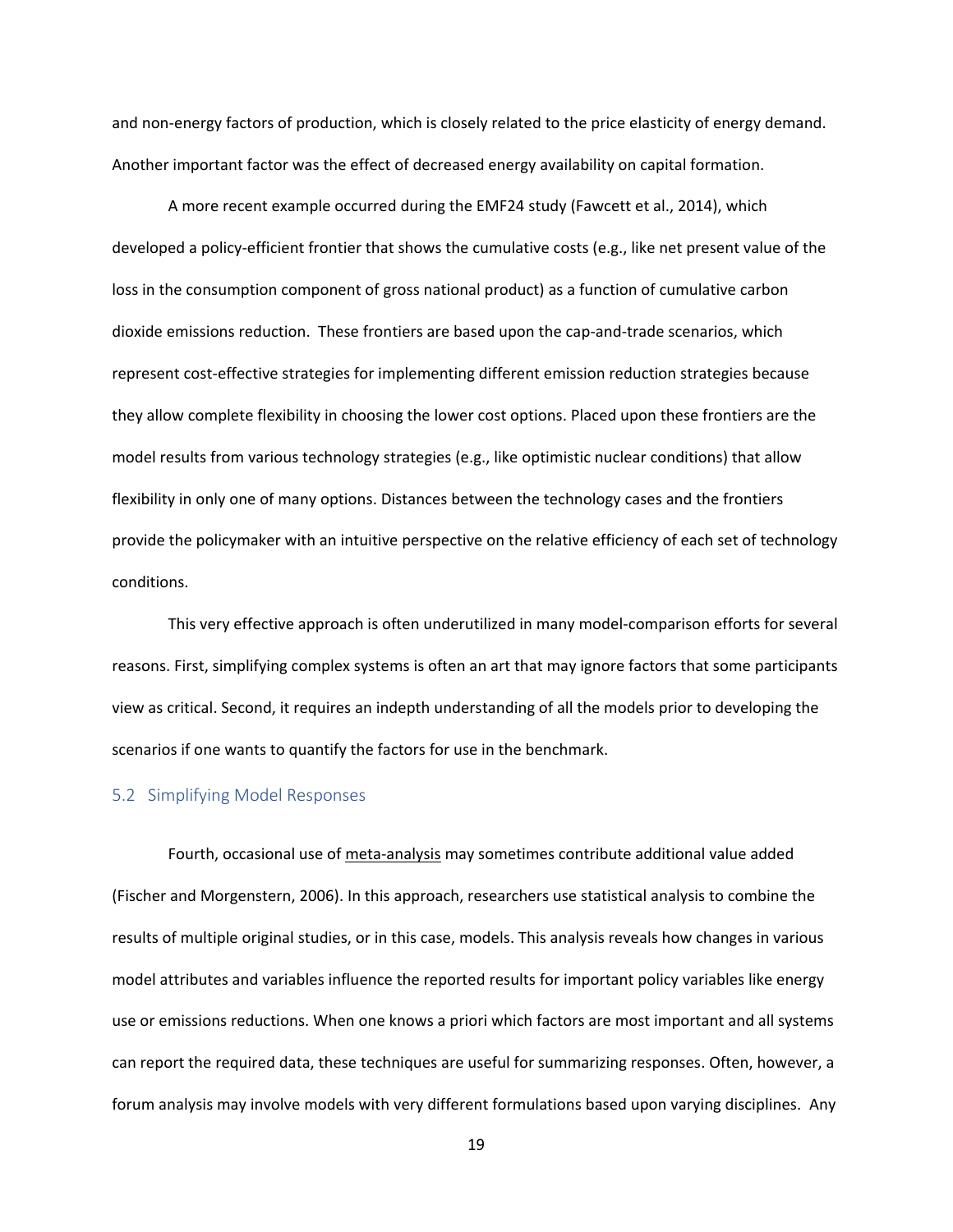meta-analysis should be carefully integrated and coordinated with the study's organization as well as with the evolving discussion of the study results as key findings are revealed.

#### 5.3 Calibrating Model Responses

A fifth challenge involves summarizing important responses in ways that help policymakers understand an individual model or group of models. An important model trait is often the degree of substitution between fuels and between energy and nonenergy inputs. Although it may be cumbersome to report multiple responses in a digestible way, a good summary for models evaluating climate change policy might be a standard generic carbon tax or fee case with explicit rules for recycling revenues like lump-sum redistribution. Moreover, once this case has been specified and tested, it might serve as a useful benchmark for any future model to report results in any documentation that it provides. This procedure would allow policymakers the opportunity to quickly understand how any new model compares with others.

There may also be opportunities to report model responses for key underlying factors and calibrate them with historical trends where possible. Although future trends are likely to differ from past experience, the latter provides an effective benchmark for understanding the model's projections. Key responses may be the price and income elasticities of energy (or major fuel) demand or the response of economic growth or emissions reductions to carbon or greenhouse gas prices. By focusing upon a single fuel or sector, (Energy Modeling Forum, 2013. pp. 23-25) developed scenarios for deriving responses for natural gas, while Edelenbosch et al. (2017) performed similar analyses for transportation fuels. More challenging is deriving system-wide responses, but EMF Group Working 4 (1981) presents a comprehensive statement of the procedure and some early estimates.

A sixth and related concept is how well the system "backcasts" a past period. Instead of projecting future market outcomes, backcasting simulates past experiences using correct assumptions that match actual values for the exogenous variables. This procedure potentially allows one to view how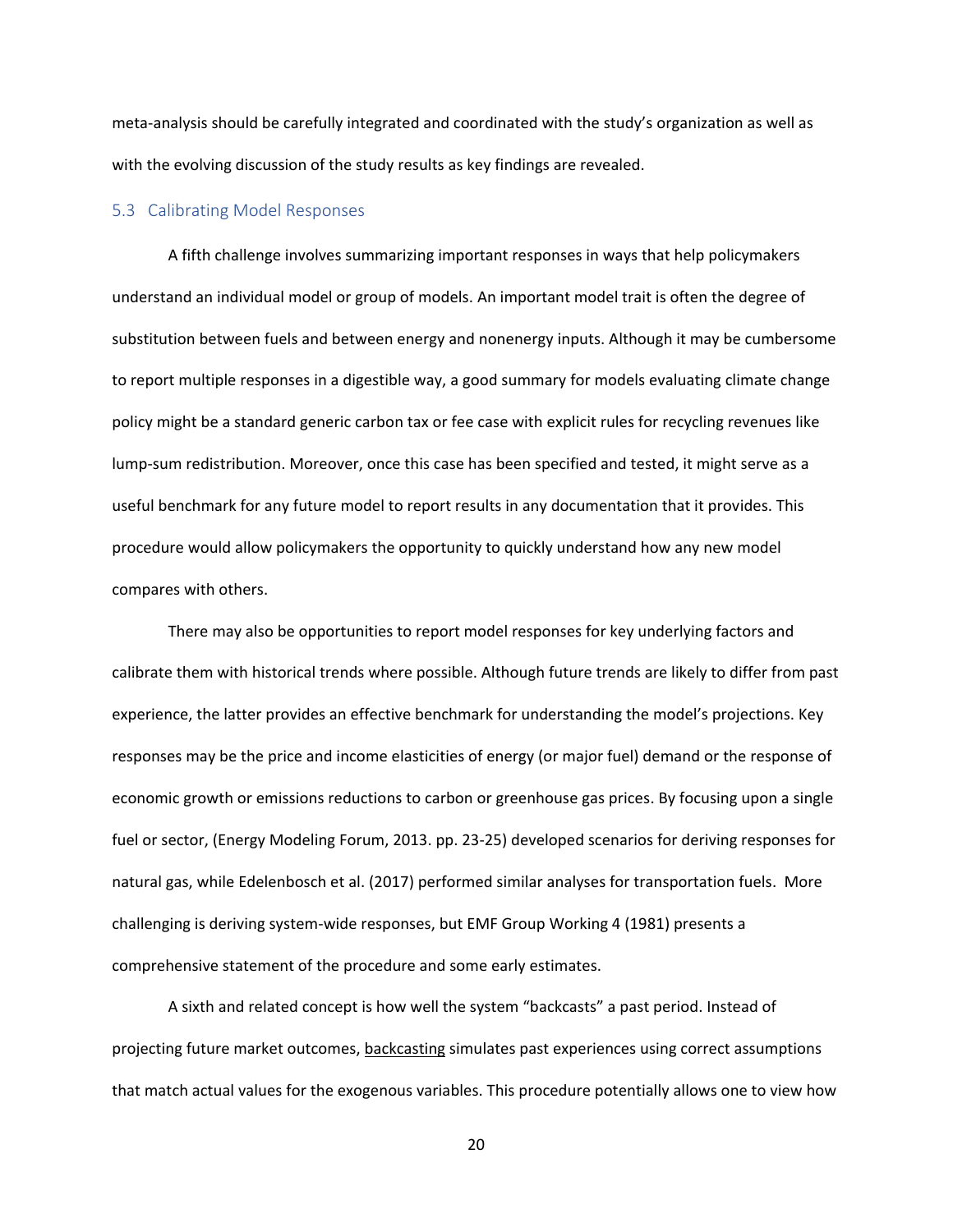well the system tracks what is known to have happened in a previous period. This task can be very difficult to implement in a complicated framework with many various interactions and processes that may require some calibration. It may also introduce many arbitrary adjustments when finetuning the backcast to match historical fact.

Backcasting can also be conducted for analyzing past policies or events.<sup>7</sup> In this case, the outcome of the policy case is known to be the *ex-post* set of conditions that have already been observed. Perhaps more challenging is to define the counterfactual conditions for representing what the outcome would be in the absence of the policy. Rose and Blomberg (2010) describe a multi-model study that suggests that U.S. resilience in the face of the 9/11 attack on the World Towers may have partially explained why the repercussions were not as large as many had feared.

Although the modelling team can learn much from a carefully implemented and reasoned backcast of their system, it may be best done by the individual group. If done within a multiple-model forum analysis, there will be constant competition between groups trying to duplicate the known historical experience.

Although multi-model backcasting comparisons are seldom done, several studies suggest the approach that could be undertaken. Huntington (1994) applies this technique for evaluating where oil price projections were wrong over the 1980s. In addition to lower economic growth within the developing world, this analysis demonstrated the role played by oil demand that was less responsive to falling prices after 1982 than they were to rising prices during the 1970s. Without direct access to the models themselves, the author conducted the backcast by using the simple oil market model developed during the model-comparison study.

 $^7$  Useful discussions with Richard Tol and Adam Rose helped the author to appreciate how one might engage in backcasting when comparing models.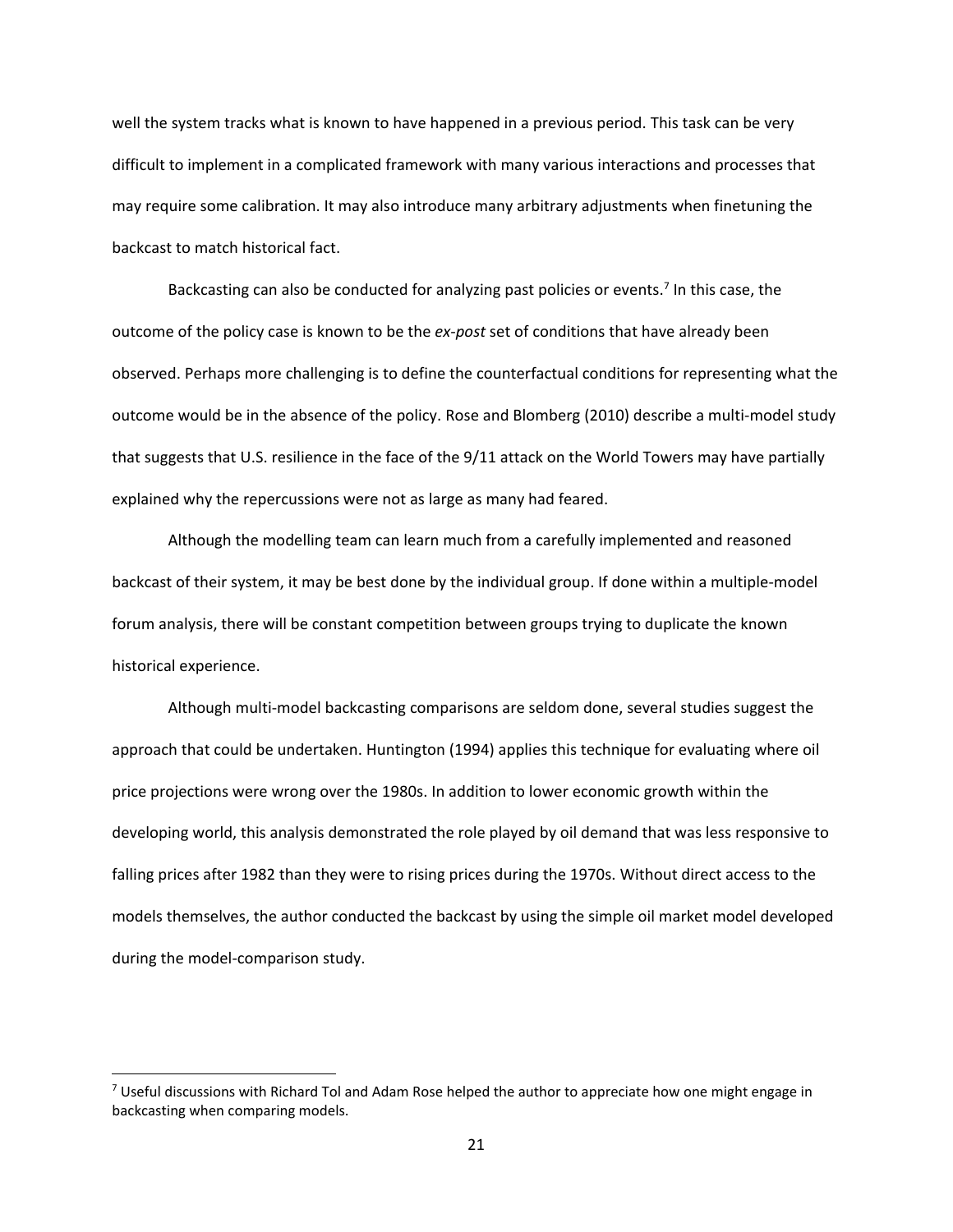In another backcasting study applying multiple models, Tol (2014) compares ten different frameworks for their ability to predict the estimated reductions in carbon emissions from past European climate policy. Without direct access to the models themselves, the author developed statistical functions to derive model-specific relationships between carbon taxes and emissions reductions from output representing future scenarios. These statistical emulators were used to simulate historical climate policies in an effort to ascertain the potential biases of each system as well as of all systems collectively. He concludes that models often used by the European Union tended to perform less well than others.

#### 5.4 Policy-Specific and Diagnostic Scenarios

Other challenges relate to the process of selecting and specifying high-value scenarios. While comparisons of forecasts can be done with a single projection from each group, policy comparisons require one to compare the policy simulation with a baseline or reference case. A seventh challenge involves selecting standardized assumptions for the baseline conditions. If one performs a physics experiment on a material in the laboratory, one wants to control carefully for temperature, pressure and other external effects in order to establish a conditional relationship. Defining this relationship may have considerable merit, but it will not capture the underlying uncertainty of the outcome when temperature, pressure and other external factors can also change. Many model comparisons focused upon climate change strategies or targets often allow participating frameworks to use their own internal outlooks for how the future economic and energy trends will evolve under baseline or reference conditions. This approach is attractive for capturing the uncertainty in the policy outcomes due to differences in the underlying baseline conditions, such as economic growth, world oil prices or restrictive future policies discouraging coal or nuclear use in electric generation. The principal disadvantage in this approach is that the underlying baseline conditions are not the same in all models and it will be more difficult to explain differences in the model responses to the policy or technology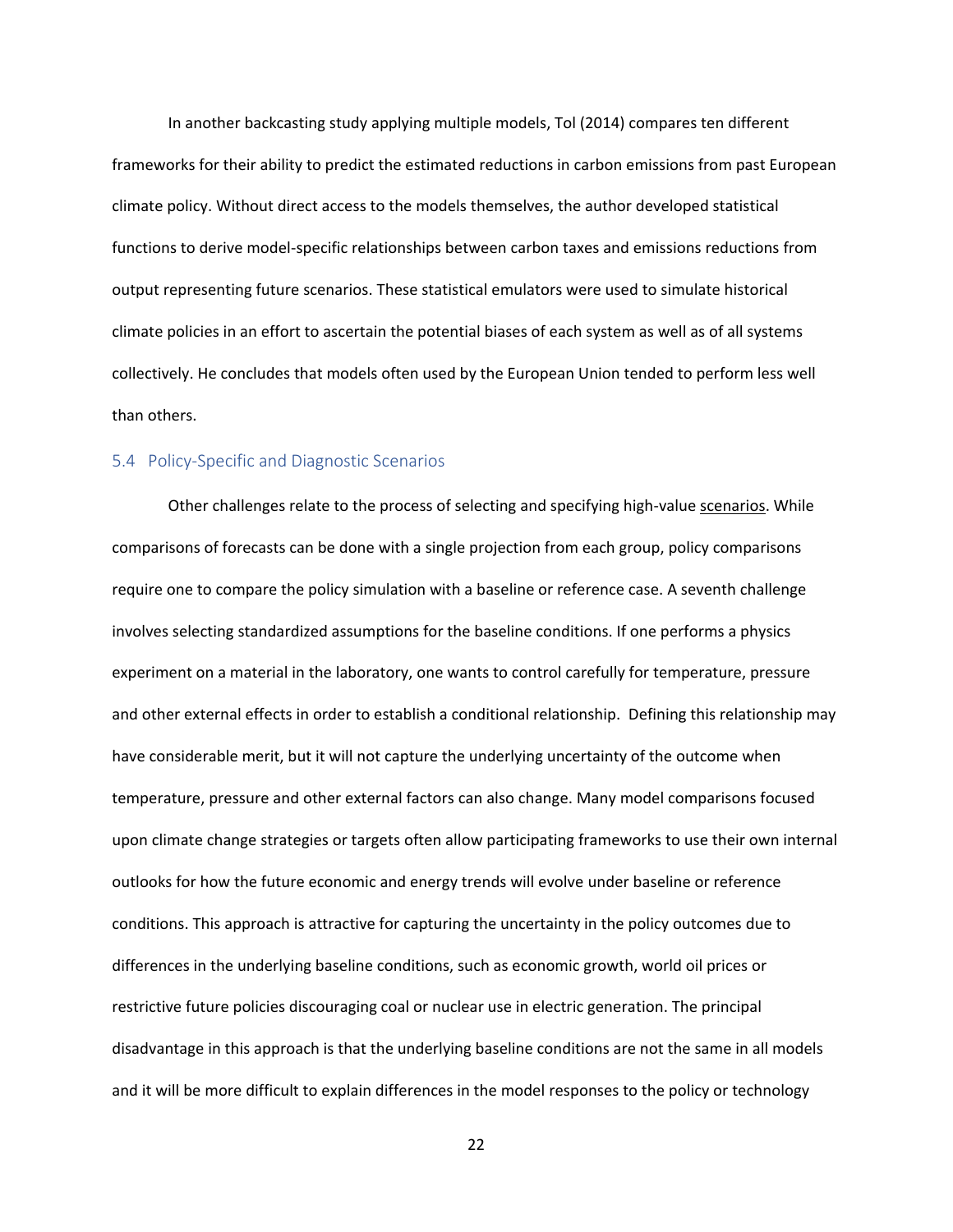shocks. The process will need to select the best option for providing the most relevant information for the target group of policymakers.

Specifying alternative policy, economic, or technology scenarios for comparison with the baseline is an eighth challenge that depends upon the ultimate mission. It is often underappreciated that policy relevant information can be generated from a wide range of possible alternative scenarios. The process should use policy-specific cases when the goal is to evaluate a specific policy action or strategy under current consideration by a government entity. Coordinating these specific assumptions with multiple modelling groups can be quite challenging because the policy details are often constantly shifting and being redefined by the government rulemaking process. Another drawback of this approach is that it can cast the specific policy as a winning or losing strategy that may alienate some policymakers and make them distrust the "biased" results of the participating models. A less precise but potentially useful approach would be to relax assumptions on all but a few key mechanisms that would inform policymakers about general principles without attempting to directly evaluate the proposed policy instrument.

The U.S. Clean Power Plan proposed by the Obama administration generated a lot of policy interest as a way to mitigate carbon dioxide emissions within the generation sector. Rather than anticipating the precise rules that would eventually be finalized, Energy Modeling Forum (2015) was able to generate initial results by specifying a generic technology performance standard (TPS) for the electric power sector. In a similar vein, a later EMF study (Bistline et al., 2018) captured the main ingredients of the same policy instrument with a power sector mass-based cap-and-trade simulation. Although these cases did not precisely measure the exact policy options that were eventually adopted, they added considerable value added to the policymaking decisions.

A number of model-comparison studies evaluate policy-general cases that are not tied directly to specific proposals or legislation. Included in these efforts are those that specify an initial level and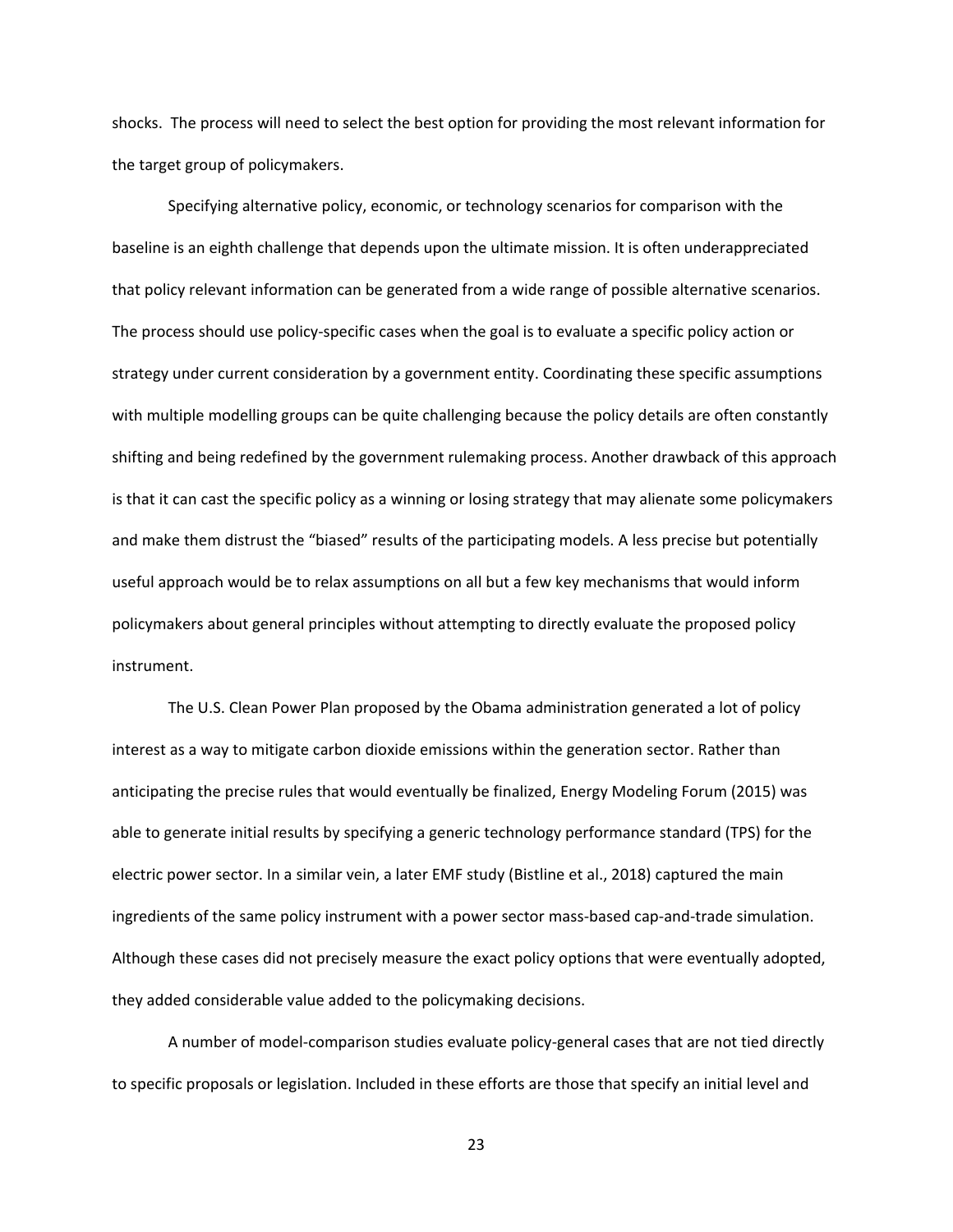rate of increase for a carbon tax in real or inflation-adjusted terms. Even when policymakers are unlikely to adopt a pure carbon tax, these cases can be a quite useful benchmark, because under certain assumptions they can represent the least-costly approach for mitigating greenhouse gases. Modelcomparison studies should consider policy-general cases to provide important insights about key factors that may shape the response to any specific policy instrument. It is not always necessary to represent each policy alternative for the process to be useful.

A final alternative scenario would be diagnostic cases that communicate a key response in various models that critically determine their outcomes. Diagnostic cases focus on the key relationships between variables that do not directly address a policy concern. Although they initially may appear to be less policy relevant, they can often be an important method for providing insights that help to improve the understanding of how energy markets might respond to a number of different conditions. For example, future long-run oil market prices and quantities are very dependent upon several basic economic conditions including future oil demand trends. Energy Modeling Forum (1991) developed structural scenarios to decompose the trends in oil consumption projections into several components, including the effects of future prices, income (GDP) growth, technical trends and momentum effects caused by past price shocks. In a later study on the emerging market dynamics for natural gas in the wake of the shale revolution, Energy Modeling Forum (2013, pp. 23-25) reports estimates for the price elasticities of natural gas supply and demand that can be useful for anticipating future market outcomes caused by changes in a range of different conditions like economic growth, policies, or resource availability. Price elasticities of supply were computed by comparing the price and quantity responses to high economic growth case relative to reference growth, where both cases assumed the same underlying conditions defining the supply curve or schedule.<sup>8</sup> Price elasticities of demand were

<sup>&</sup>lt;sup>8</sup> Supply curves hold constant resource availability, extraction costs and technology trends that allow natural gas production quantities to change only if market prices vary.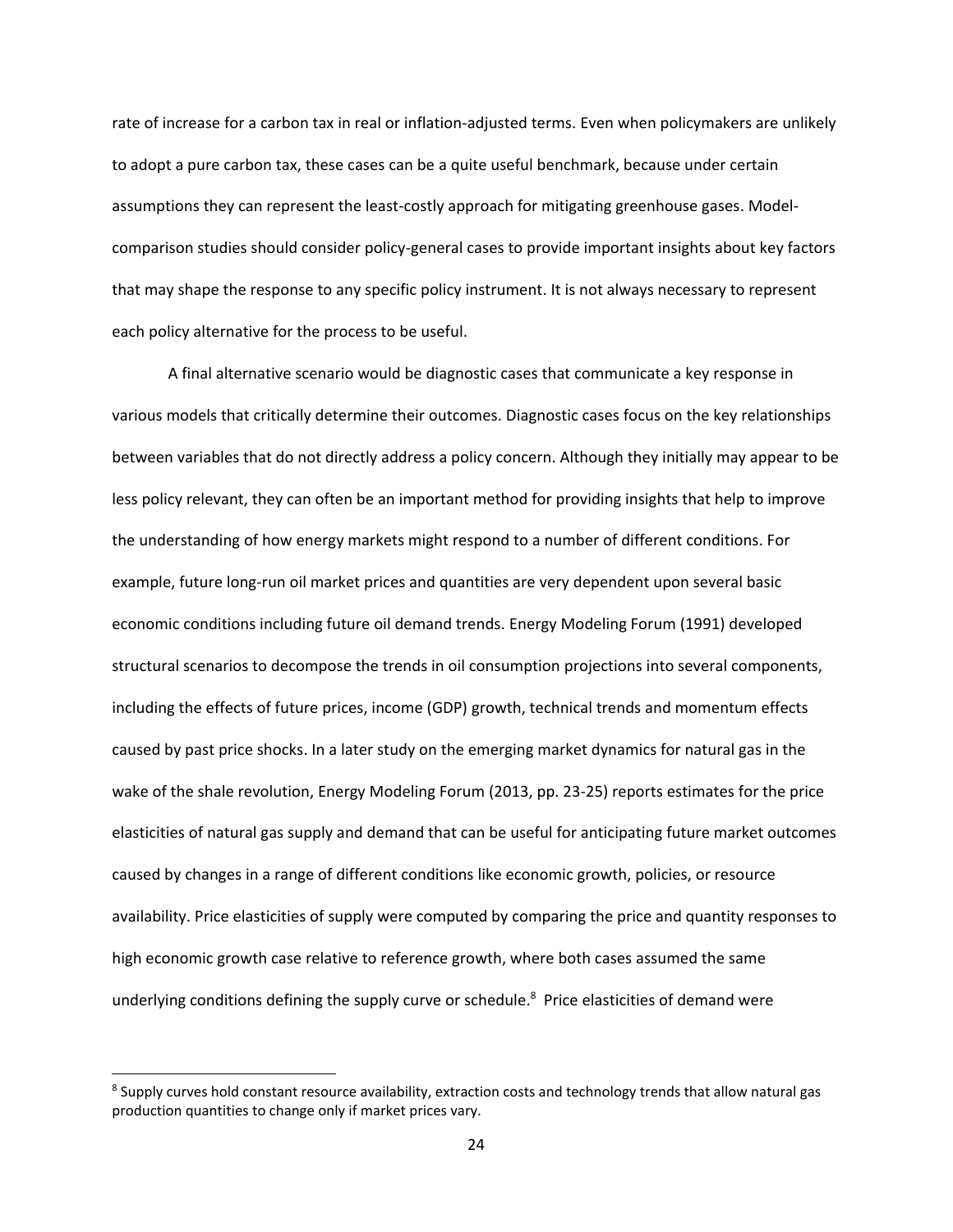calibrated by comparing the price and quantity responses to low natural gas supply conditions (more expensive resources combined with less technical improvements) relative to the reference supply conditions, where both cases assumed the same underlying reference demand conditions defining the demand curve or schedule.<sup>9</sup>

#### 5.5 Institutionalising the Process

Given the current interest in communicating with policymakers, it is likely that more organizations will consider the prospects for adopting the forum approach. If such efforts are undertaken, a ninth challenge is to institutionalise the model evaluation process whenever possible. In organizing a forum study, the lead people who guide the process should combine a knowledge of the existing models and the frontier for best practices with an understanding of the emerging policy issues circulating within the government agencies. The process should be nonpartisan without favoring a particular policy strategy or instrument or a specific energy technology or option. This balanced approach should also apply to the participating models too. A proprietor of an existing model undoubtedly possesses a valuable perspective and knowledge of the often complicated modelling techniques, but there may be some concerns if that person also leads the forum analysis. When possible, it is usually better to avoid any possibility of one system being favored over another. Other modelling teams are more likely to participate in the study if there is a perception that all models will be treated fairly.

A related institutional issue is the financial support to allow frameworks to participate in forum studies. Models provide a framework for learning iteratively. Using and comparing models provide considerable value added, but it is important to update the learning from these experiences and to allow each effort to build upon the findings of past studies. Model-using organizations should

<sup>&</sup>lt;sup>9</sup> Demand curves hold constant economic growth, energy prices other than natural gas, and technology trends that allow natural gas consumption quantities to change only if market prices vary.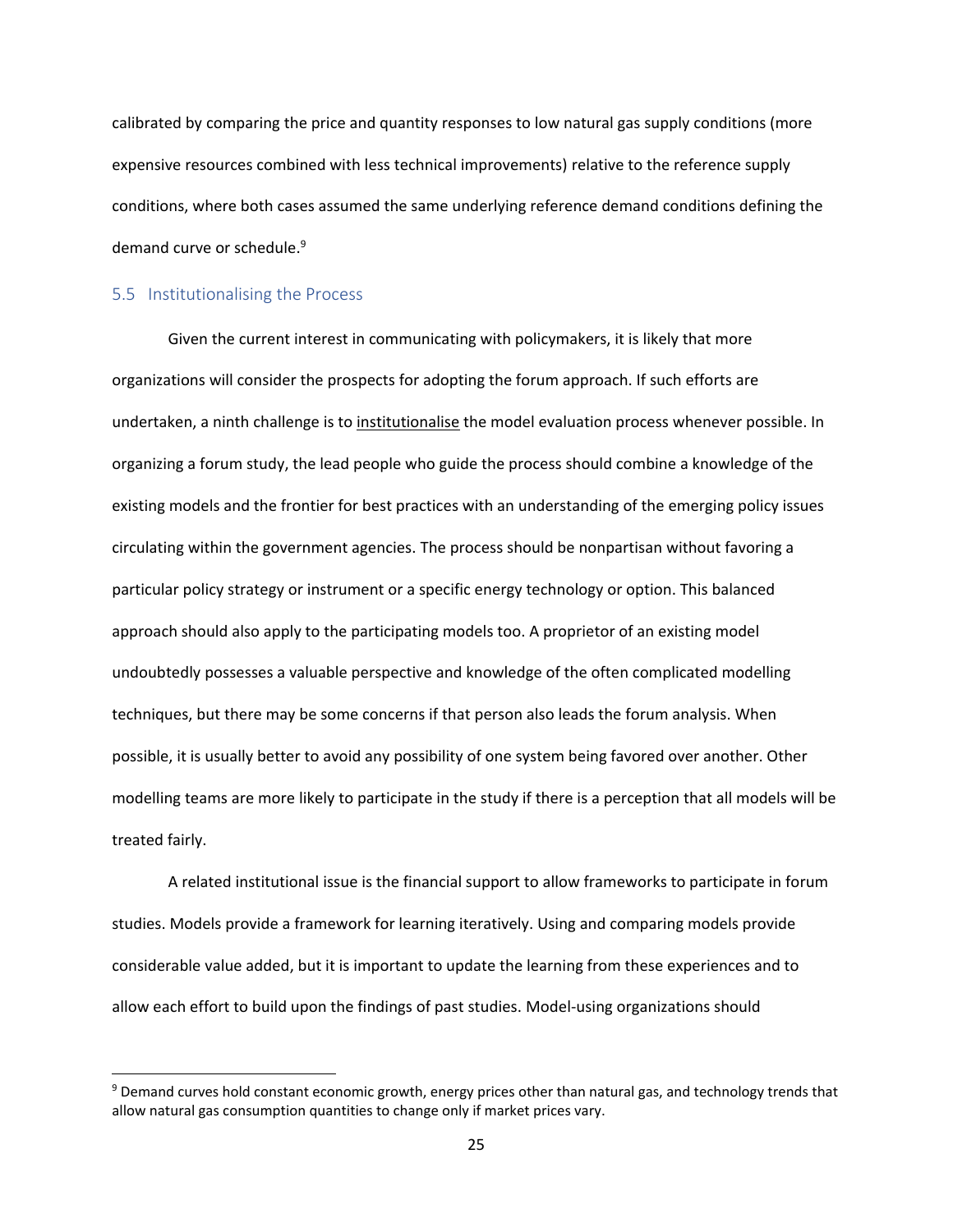sufficiently fund, support and reward the model evaluation process, including participation by modelling teams in group forum studies to compare multiple frameworks. Model evaluation should be planned for when initiating a modelling project and integrated into the overall process and budget.

#### 6. Policy Implications and Conclusion

Model evaluation is best considered as a process for communicating with the policymaking or policy-advising community. It is important to appreciate the regional, temporal and sectoral coverage of any model, but policy developers may be more interested in the model's behavior when it is applied to critical policy options. This paper has emphasized model-evaluation approaches for policymakers to use when they are interested in understanding model behavior.

Six decades of energy modelling have witnessed increasing complexity in these systems reinforced by expanded computing power and the electronic availability of new data sources. With the rise of the climate change issue, policy interest shifted from evaluating key single energy markets like oil and power to more integrated systems balancing all fuels and markets. This transformation also resulted in more complex models for representing the whole energy system.

Increasing complexity may allow these systems to capture more interactions that influence the model results. However, as these systems become more complex, evaluating them to improve their usability will be difficult. When used as a learning rather than forecasting tool, these systems can be evaluated individually one by one or through joint efforts to compare them in multi-model exercises. Efforts that integrate closer interactions with the policymaker or policy advisors are often called forum analysis.

Model forum evaluation often reverses the process of model building. To use an analogy with home construction, good model developers often begin with the cellar and build upward with a solid theoretical basis, justifying each assumption as one proceeds. Inputs are carefully scrutinized before evaluating the results and key conclusions. Policymakers initially are often less interested in the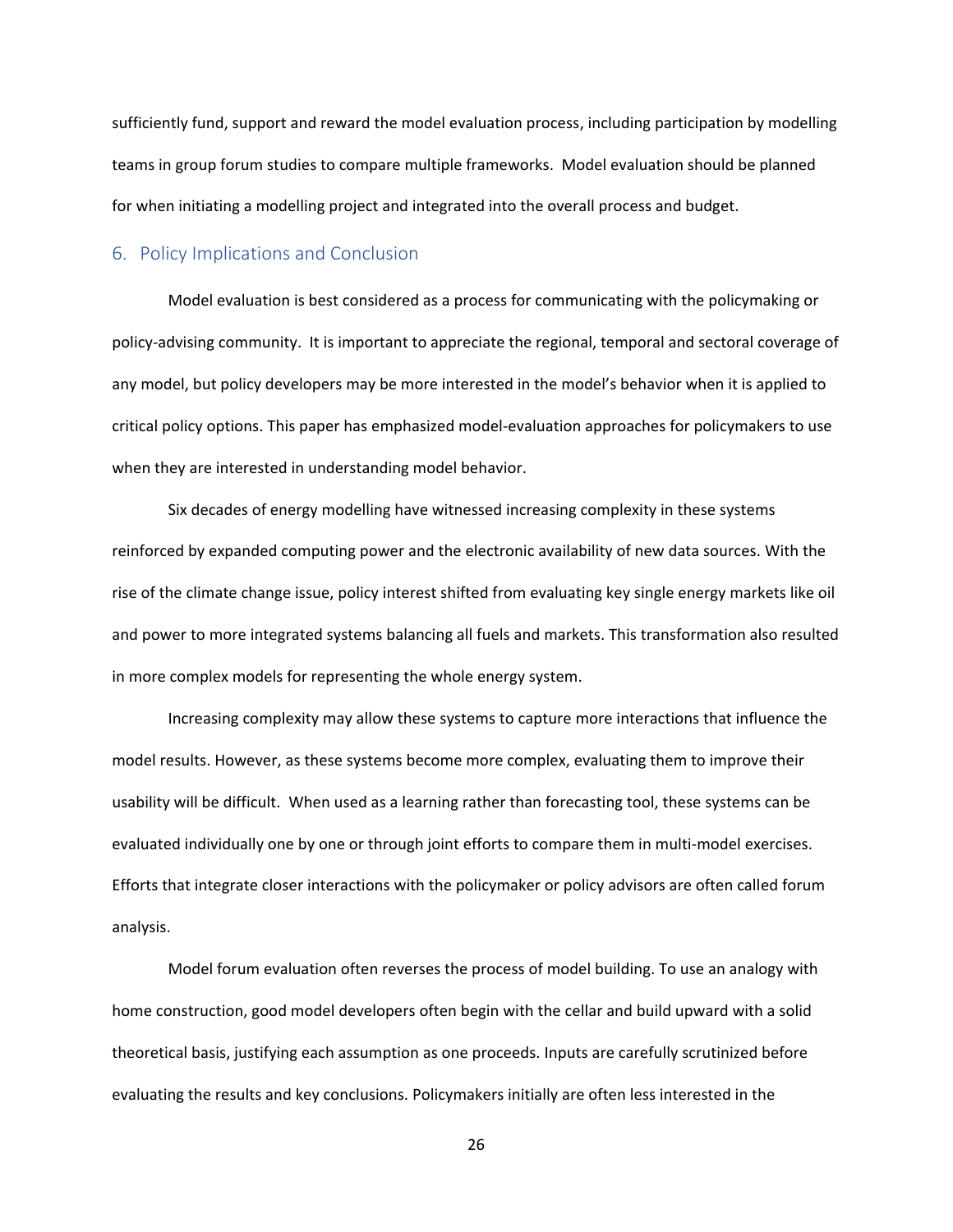theoretical justification and multitude of conceptual assumptions, preferring instead to focus on model outputs. Useful model evaluation begins with model outputs to identify the reasons for the variation in results from different models. If the discussion can be shaped effectively in this way, it brings the policymaker through the front door directly to the "crown jewels" rather than through the back door and into the cellar.

Joint efforts to combine models into one study have become very popular in recent years. As a guide to future collaborations, this essay closed by highlighting a few remaining challenges that would improve the value of these studies for the policymaking community. These challenges call for these efforts to engage the model user, ventilate the models' complexity with intuitive insights, use simple models to demonstrate key parameters or responses, judicious occasional use of meta-analysis when there is value added, report model responses and calibrate them for decisionmakers, consider the system "backcast" for a past period (when possible), select standardized or modeler-choice baseline conditions, selectively develop policy or diagnostic alternative cases, and institutionalise the model evaluation process.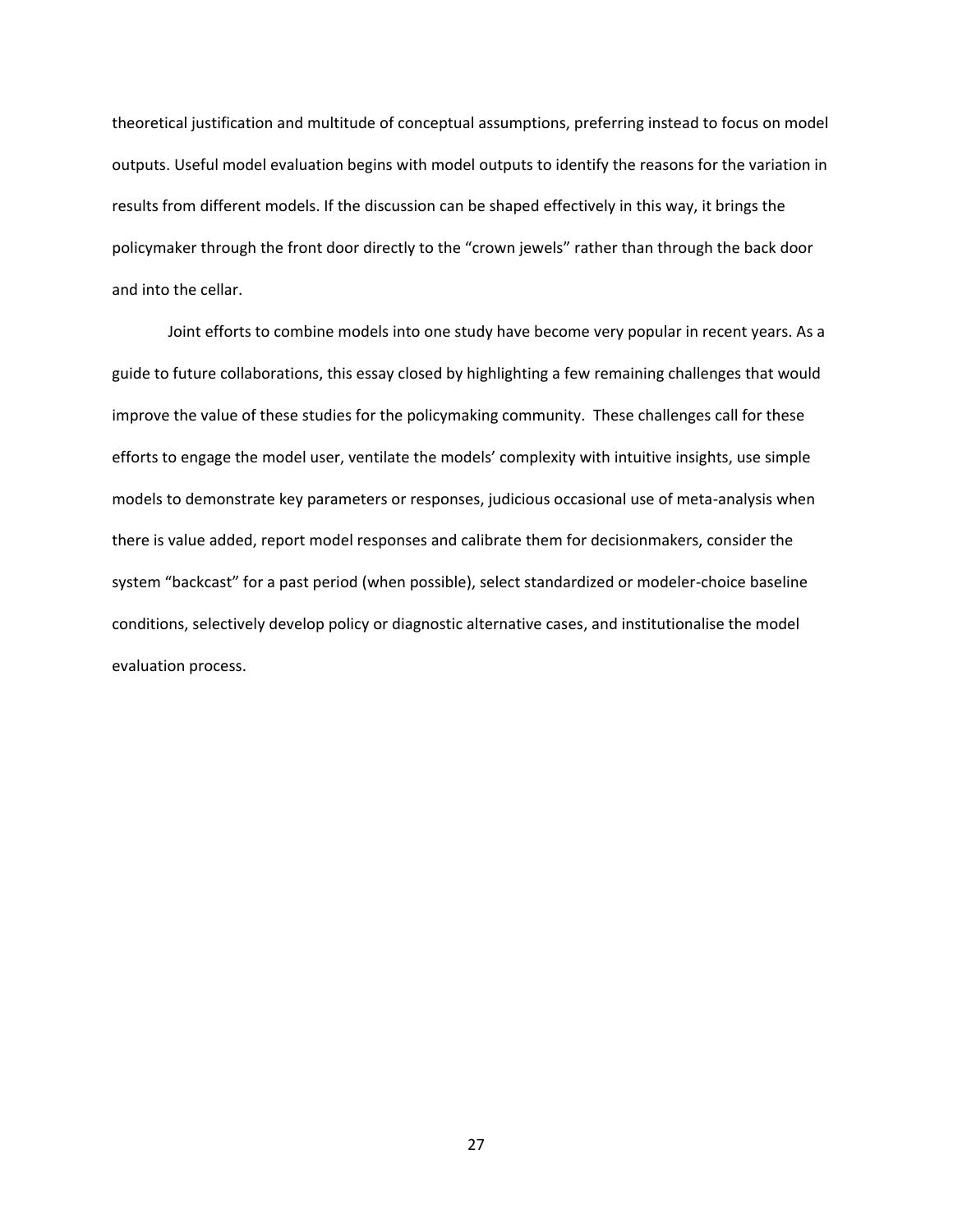#### References

- AI Impacts, n.d. Trends in the cost of computing [WWW Document]. URL https://aiimpacts.org/trendsin-the-cost-of-computing/ (accessed 12.6.20).
- Bistline, J.E., Hodson, E., Rossmann, C.G., Creason, J., Murray, B., Barron, A.R., 2018. Electric sector policy, technological change, and U.S. emissions reductions goals: Results from the EMF 32 model intercomparison project. Energy Econ. 73, 307–325. https://doi.org/10.1016/J.ENECO.2018.04.012
- Bistline, J.E.T., Blanford, G.J., 2020. Value of technology in the U.S. electric power sector: Impacts of full portfolios and technological change on the costs of meeting decarbonization goals. Energy Econ. 86. https://doi.org/10.1016/j.eneco.2020.104694
- Cropper, M.L., Morgenstern, R.D., Rivers, N., 2018. Facilitating retrospective analysis of environmental regulations. Rev. Environ. Econ. Policy 12, 359–370. https://doi.org/10.1093/reep/rey011
- DeCarolis, J., Daly, H., Dodds, P., Keppo, I., Li, F., McDowall, W., Pye, S., Strachan, N., Trutnevyte, E., Usher, W., Winning, M., Yeh, S., Zeyringer, M., 2017. Formalizing best practice for energy system optimization modelling. Appl. Energy 194, 184–198. https://doi.org/10.1016/j.apenergy.2017.03.001
- DeCarolis, J.F., Hunter, K., Sreepathi, S., 2012. The case for repeatable analysis with energy economy optimization models. Energy Econ. 34, 1845–1853. https://doi.org/10.1016/j.eneco.2012.07.004
- Edelenbosch, O.Y., van Vuuren, D.P., Bertram, C., Carrara, S., Emmerling, J., Daly, H., Kitous, A., McCollum, D.L., Saadi Failali, N., 2017. Transport fuel demand responses to fuel price and income projections: Comparison of integrated assessment models. Transp. Res. Part D Transp. Environ. 55, 310–321. https://doi.org/10.1016/j.trd.2017.03.005
- Edmonds, J., Reilly, J., 1983. A long-term global energy- economic model of carbon dioxide release from fossil fuel use. Energy Econ. 5, 74–88. https://doi.org/10.1016/0140-9883(83)90014-2
- Energy Modeling Forum, 2015. North American Natural Gas Markets in Transition. Stanford University, Stanford, CA.
- Energy Modeling Forum, 2013. Changing the Game? Emissions and Market Implications of New Natural Gas Supplies. Stanford University, Stanford, CA.
- Energy Modeling Forum, 1991. International Oil Supplies and Demands. Stanford University, Stanford, CA.
- Energy Modeling Forum, 1981. Aggregate elasticity of energy demand. Energy J. 2, 37–75. https://doi.org/10.5547/issn0195-6574-ej-vol2-no2-3

Energy Modeling Forum, 1977. Energy and the Economy. Stanford University, Stanford, CA.

- Fawcett, A.A., Clarke, L.E., Rausch, S., Weyant, J.P., 2014. Overview of EMF 24 Policy Scenarios. Energy J. 35, 33–60. https://doi.org/10.5547/01956574.35.SI1.3
- Fischer, C., Morgenstern, R.D., 2006. Carbon abatement costs: Why the wide range of estimates? Energy J. 27, 73–86. https://doi.org/10.5547/ISSN0195-6574-EJ-Vol27-No2-5
- Frankel, J. (2008), Serious research balances economic costs & environmental benefits of climate policy,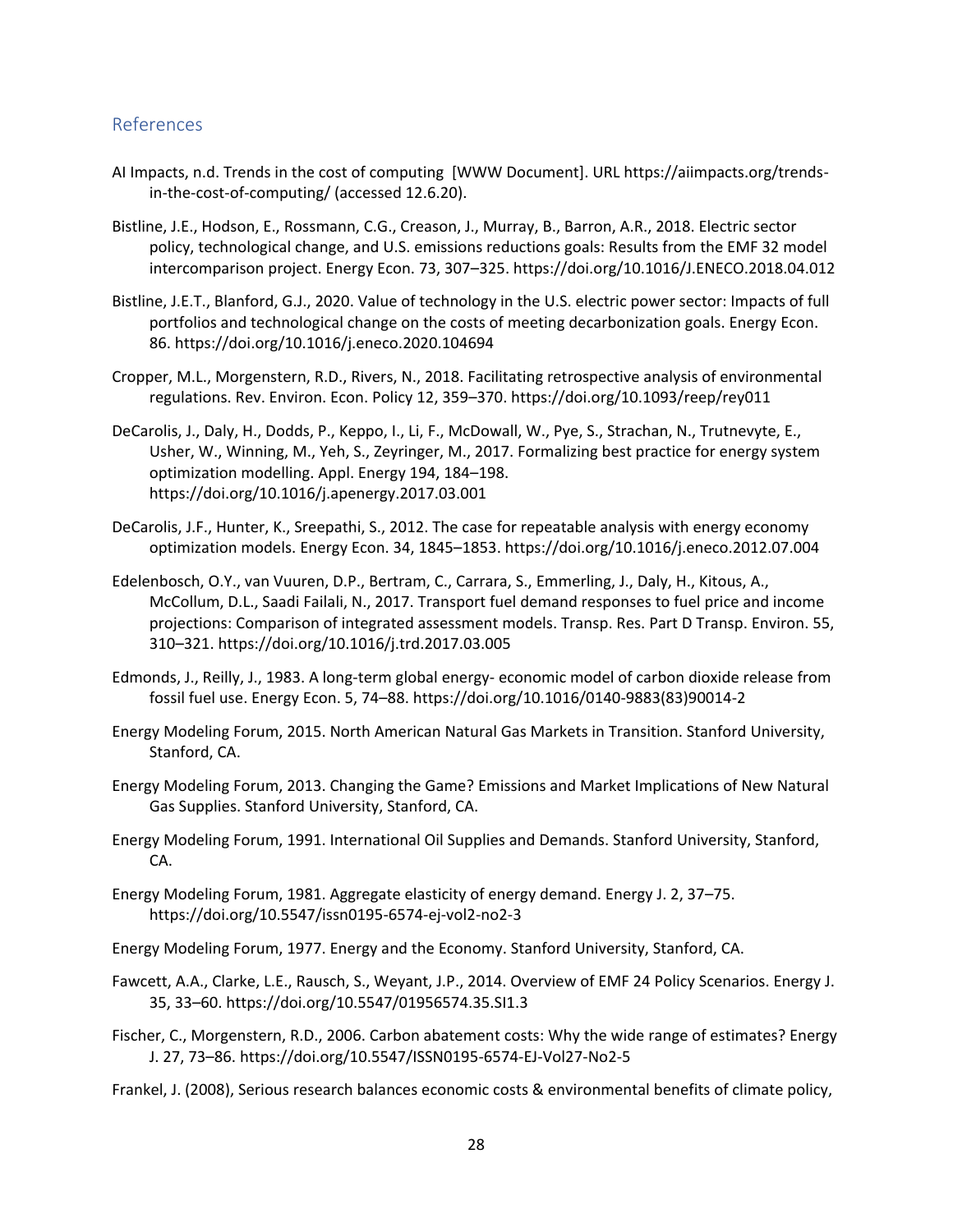Views on the Economy and the World (blog), Aug. https://www.belfercenter.org/publication/serious-research-balances-economic-costsenvironmental-benefits-climate-policy

- Fromm, G., Klein, L.R., 1973. A comparision of eleven econometric models of the United States. Am. Econ. Rev. 63 (2), 385–393.
- Greenberger, M., Brewer, G.D., Hogan, W.W., Russell, M., 1983. Caught Unawares: The Energy Decade in Retrospect. Ballinger, Cambridge,MA.
- Greenberger, M., Richels, R., 1979. Assessing energy policy models: current state and future directions. Annu. Rev. Energy 4, 467–500. https://doi.org/10.1146/annurev.eg.04.110179.002343
- Groissböck, M., 2019. Are open source energy system optimization tools mature enough for serious use? Renew. Sustain. Energy Rev. 102, 234–248. https://doi.org/10.1016/J.RSER.2018.11.020
- Hoffman, K.C., Jorgenson, D.W., 1977. Economic and technological models for evaluation of energy policy. Bell J. Econ. 8, 444–466. https://doi.org/10.2307/3003296
- Hogan, W.W., 2002. Energy modeling for policy studies. Oper. Res. 50, 89–95. https://doi.org/10.1287/opre.50.1.89.17803
- Howells, M., Rogner, H., Strachan, N., Heaps, C., Huntington, H., Kypreos, S., Hughes, A., Silveira, S., DeCarolis, J., Bazillian, M., Roehrl, A., 2011. OSeMOSYS: The Open Source Energy Modeling System: An introduction to its ethos, structure and development. Energy Policy 39, 5850–5870. https://doi.org/10.1016/j.enpol.2011.06.033
- Huntington, H.G., 1994. Oil price forecasting in the 1980s: What went wrong. Energy J. 15, 1–22.
- Huntington, H.G., Weyant, J.P., Sweeney, J.L., 1982. Modeling for insights, not numbers: the experiences of the energy modeling forum. Omega 10, 449–462.
- Integrated Assessment Modeling Consortium, n.d. IAMC [WWW Document]. URL https://www.iamconsortium.org/ (accessed 12.6.20).
- IPCC, 2014. Climate Change Mitigation. Fifth Assessment Report (AR5), Working Group III, Intergovernmental Panel on Climate Change.
- IWG (Interagency Working Group). 2010. Interagency Working Group on Social Cost of Carbon, US Government, technical support document: Social cost of carbon for regulatory impact analysis under Executive Order 12866. http://www.epa.gov/oms/climate/regulations/scc-tsd.pdf
- IWG (Interagency Working Group). 2016. Technical Update of the Social Cost of Carbon for Regulatory Impact Analysis, US Government, technical support document under Executive Order 12866. https://www.epa.gov/sites/production/files/2016-12/documents/sc\_co2\_tsd\_august\_2016.pdf
- Kay, J., King, M., 2020. Radical uncertainty: decision-making beyond the numbers, New York: W.W. Norton and Company, 544pp.
- Lempert, R.J., 2019. Robust decision making (RDM), in: Marchau, V., Walker, W., Bloemen, P., Popper, S. (Eds.), Decision Making under Deep Uncertainty. Springer, Cham., pp. 23–51. https://doi.org/10.1007/978-3-030-05252-2\_2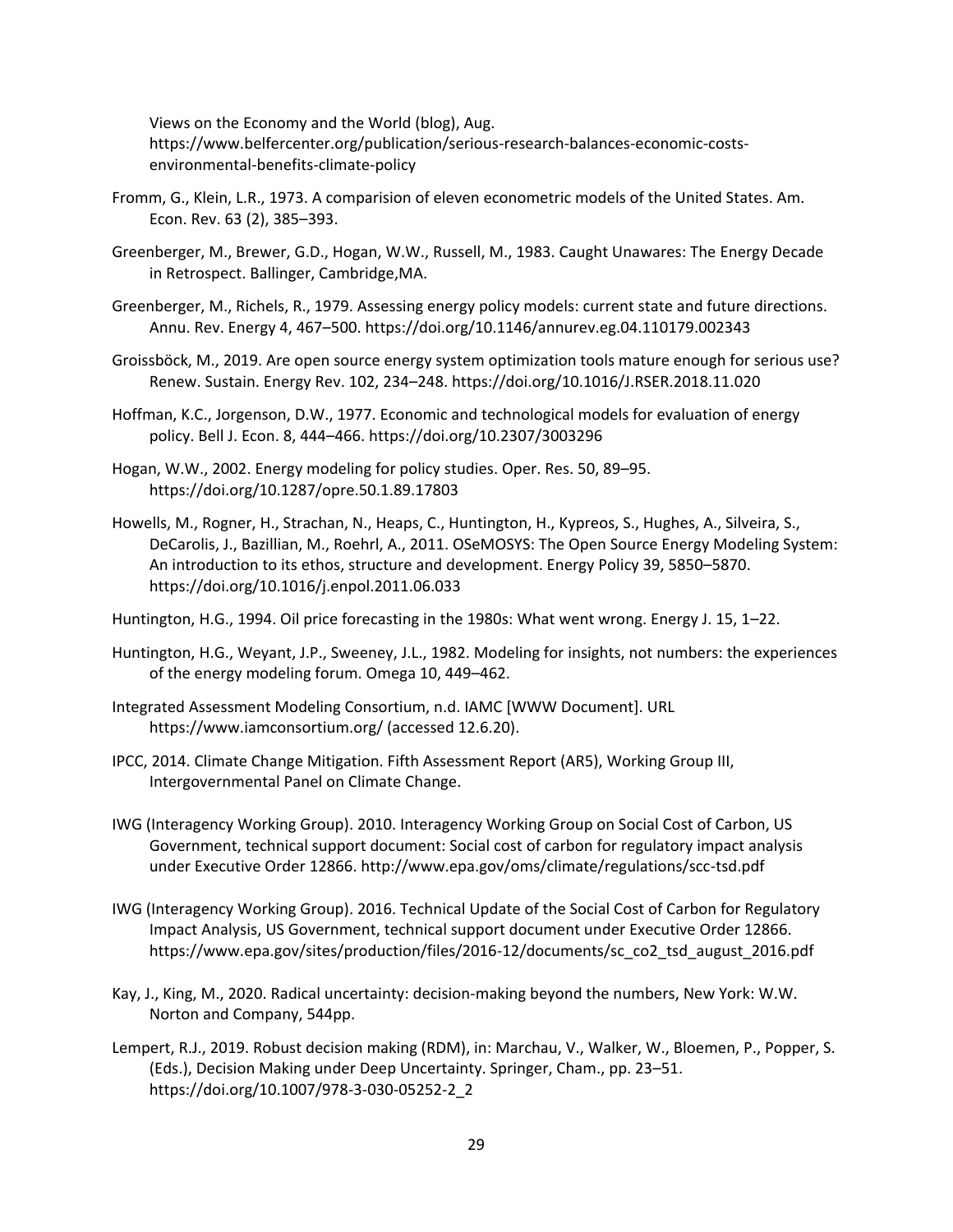- Mai, T., Bistline, J., Sun, Y., Cole, W., Marcy, C., Namovicz, C., Young, D., 2018. The role of input assumptions and model structures in projections of variable renewable energy: A multi-model perspective of the U.S. electricity system. Energy Econ. 76, 313–324. https://doi.org/10.1016/j.eneco.2018.10.019
- Manne, A.S., 1979. ETA-MACRO: A model of energy-economy interactions, in: ACS Symposium Series. JAI Press, pp. 205–233.
- Manne, A.S., 1976. ETA: A model for energy technology assessment. Bell J Econ 7, 379–406. https://doi.org/10.2307/3003263
- Manne, A.S., Richels, R.G., 1991. Buying greenhouse insurance. Energy Policy 19, 543–552. https://doi.org/10.1016/0301-4215(91)90034-L
- Massachusetts Institute of Technology, 1978. Independent assessment of energy policy models : two case studies. Cambridge, MA.
- Metcalf, G.E., Stock, J.H., 2017. Integrated assessment models and the social cost of carbon: A review and assessment of U.S. experience. Rev. Environ. Econ. Policy 11(1):80–99. https://doi.org/10.1093/reep/rew014
- Naill, R.F., 1992. A system dynamics model for national energy policy planning. Syst. Dyn. Rev. 8, 1–19. https://doi.org/10.1002/sdr.4260080102
- National Research Council, 1978. Energy Modeling for an Uncertain Future. National Academies Press, Washington, DC. https://doi.org/10.17226/19960
- Nordhaus, W., 2014. Estimates of the Social Cost of Carbon: Concepts and Results from the DICE-2013R Model and Alternative Approaches. J. Assoc. Environ. Resour. Econ. 1(1/2):273–312. https://doi.org/10.1086/676035
- Nordhaus, W., 1993. Optimal greenhouse-gas reductions and tax policy in the "Dice" model. Am. Econ. Rev. 83(2), 313–317.
- Nordhaus, W.D., 2007. Two centuries of productivity growth in computing. J. Econ. Hist. 67, 128–159. https://doi.org/10.1017/S0022050707000058
- Nordhaus, W.D., 1993. Rolling the "DICE": an optimal transition path for controlling greenhouse gases. Resour. Energy Econ. 15, 27–50. https://doi.org/10.1016/0928-7655(93)90017-O
- Nordhaus, W.D., 1973. The allocation of energy resources. Brookings Pap. Econ. Act. 1973, 529–576. https://doi.org/10.2307/2534202
- Pfenninger, S., Hawkes, A., Keirstead, J., 2014. Energy systems modeling for twenty-first century energy challenges. Renew. Sustain. Energy Rev. 33, 74–86. https://doi.org/10.1016/j.rser.2014.02.003
- Pfenninger, S., Hirth, L., Schlecht, I., Schmid, E., Wiese, F., Brown, T., Davis, C., Gidden, M., Heinrichs, H., Heuberger, C., Hilpert, S., Krien, U., Matke, C., Nebel, A., Morrison, R., Müller, B., Pleßmann, G., Reeg, M., Richstein, J.C., Shivakumar, A., Staffell, I., Tröndle, T., Wingenbach, C., 2018. Opening the black box of energy modelling: Strategies and lessons learned. Energy Strateg. Rev. 19, 73–81. https://doi.org/10.1016/j.esr.2017.12.002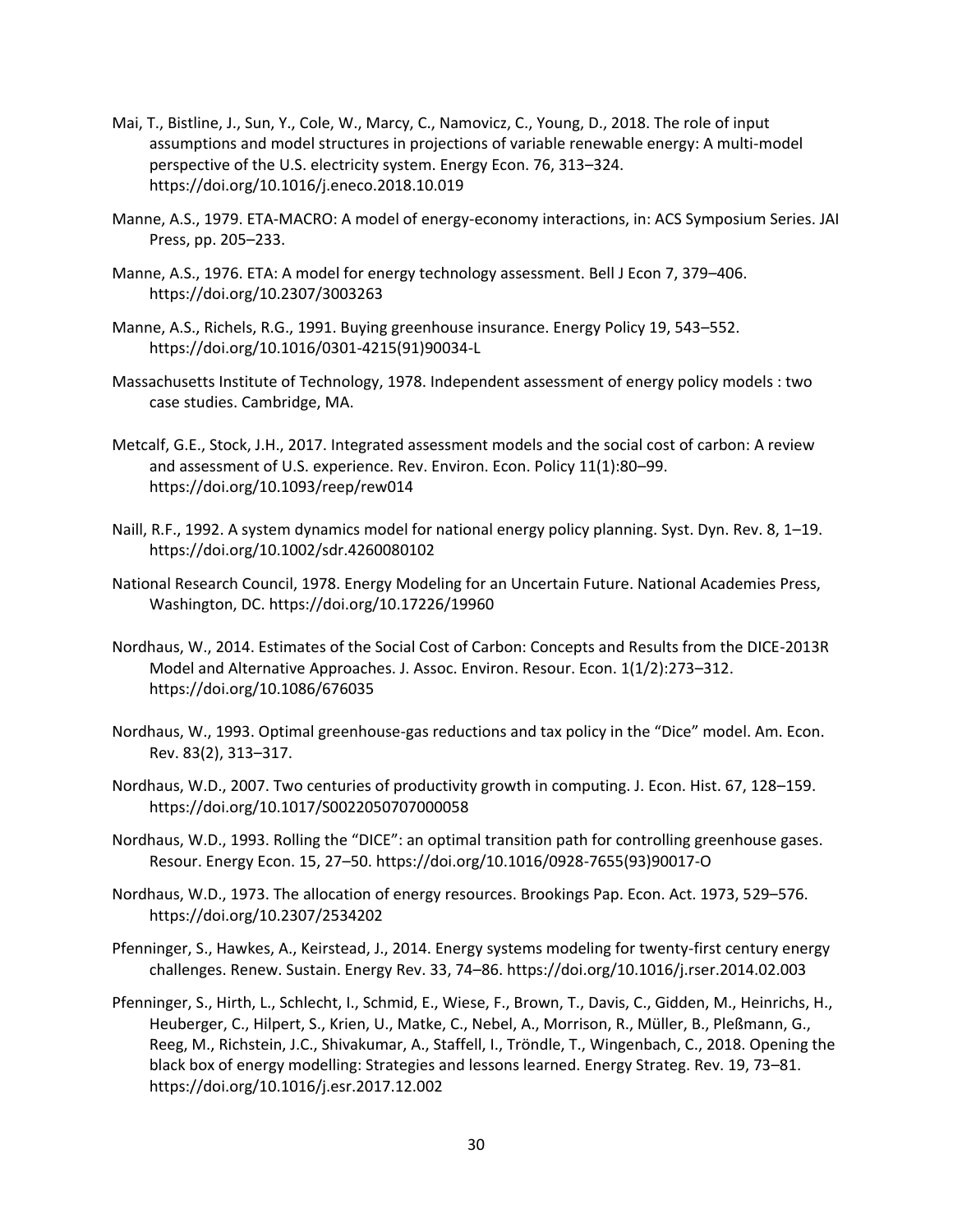- Pindyck, R.S., 2013. Climate change policy: What do the models tell us? J. Econ. Lit. 51(3):860–72. https://doi.org/10.1257/jel.51.3.860
- Pindyck, R.S., 2017. The use and misuse of models for climate policy. Rev. Environ. Econ. Policy 11(1):100–114. https://doi.org/10.1093/reep/rew012
- Ringel, J.S., Eibner, C., Girosi, F., Cordova, A., McGlynn, E.A., 2010. Modeling health care policy alternatives. Health Serv. Res. 45, 1541–1558. https://doi.org/10.1111/j.1475-6773.2010.01146.x
- Rivers, N., Jaccard, M., 2005. Combining top-down and bottom-up approaches to energy-economy modeling using discrete choice methods. Energy J. 26, 83–106. https://doi.org/10.5547/ISSN0195- 6574-EJ-Vol26-No1-4
- Rose, A.Z., Blomberg, S.B., 2010. Total economic consequences of terrorist attacks: Insights from 9/11. Peace Econ. Peace Sci. Public Policy 16, 1–14. https://doi.org/10.2202/1554-8597.1189
- Sweeney, J.L., Weyant, J.P., 1979. The Energy Modeling Forum: Past, present and future. Energy Modeling Forum, Stanford University, EMF PP 6.1, Stanford, CA.
- Tol, R.S.J., 2014. Ambiguity reduction by objective model selection, with an application to the costs of the EU 2030 climate targets. Energies 7, 6886–6896. https://doi.org/10.3390/en7116886
- Trutnevyte, E., 2016. Does cost optimization approximate the real-world energy transition? Energy 106, 182–193. https://doi.org/10.1016/j.energy.2016.03.038
- Weyant, J., 2017. Some contributions of integrated assessment models of global climate change. Rev. Environ. Econ. Policy 11(1):115–137. https://doi.org/10.1093/reep/rew018
- Weyant, J., Kriegler, E., 2014. Preface and introduction to EMF 27. Clim. Change 123, 345–352. https://doi.org/10.1007/s10584-014-1102-7
- Wing, I.S., 2009. Computable general equilibrium models for the analysis of energy and climate policies, in: Evans, J., Hunt, L. (Eds.), International Handbook on the Economics of Energy. Edward Elgar Publishing Ltd., pp. 332–366. https://doi.org/10.4337/9781849801997.00019